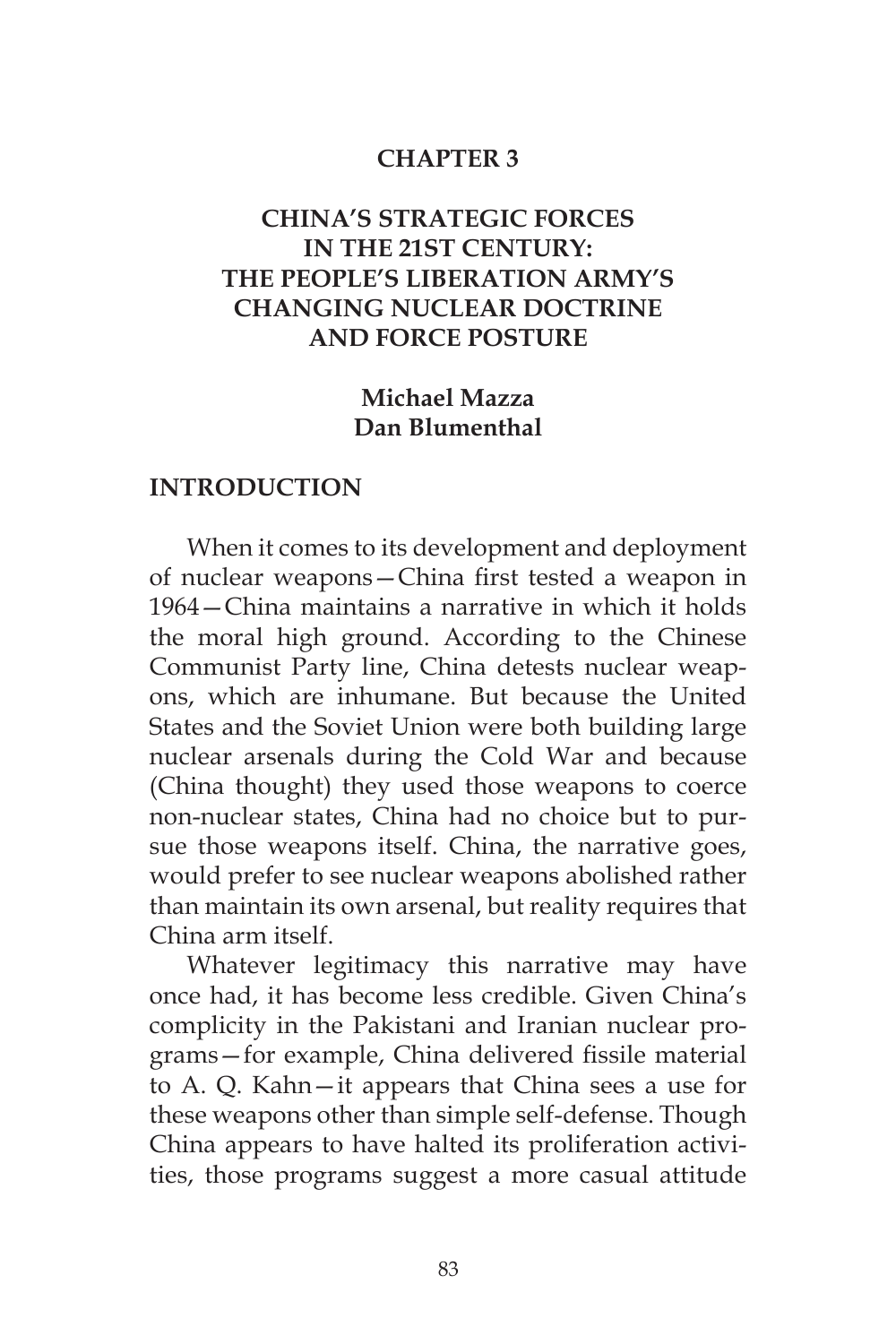toward nuclear weapons than one of abhorrence. Indeed, actions speak louder than words. That Beijing proliferated nuclear technology, materials, and knowhow—and to relatively unstable regimes that may be less cautious about using nuclear weapons—is worrying.

Considered in this context, China's movement toward an increased reliance on nuclear weapons and shifts in its nuclear doctrine are both unsurprising and of potentially great concern. While China has been growing its nuclear arsenal and fielding new ballistic missiles and ballistic missile submarines, Chinese strategists have been engaged in doctrinal debates over how those weapons should be used. As a younger generation of military thinkers has come to the fore, the long-held tenets of China's nuclear doctrine as originally set forth under Mao—namely, the "no first use" policy and minimum deterrence—are increasingly coming under scrutiny. Indeed, some strategists argue that the People's Republic of China (PRC) should cast these policies aside and adopt a new nuclear doctrine that will grant strategic forces a more prominent role in the country's defense.

External and internal factors are driving changes in China's nuclear policy and force structure and will continue to do so in the future. Concerns over what the Chinese see as a U.S. threat have led some to call for a greater reliance on nuclear weapons for deterring Washington. Should South Korea or Japan ever "go nuclear"—and there are growing worries that they might—that would similarly impact China's nuclear force posture and doctrine. Internally, economic and demographic challenges will make it more difficult for China to maintain a large standing army in the coming decades and may very well lead Beijing to rely increasingly on nuclear forces for its national defense.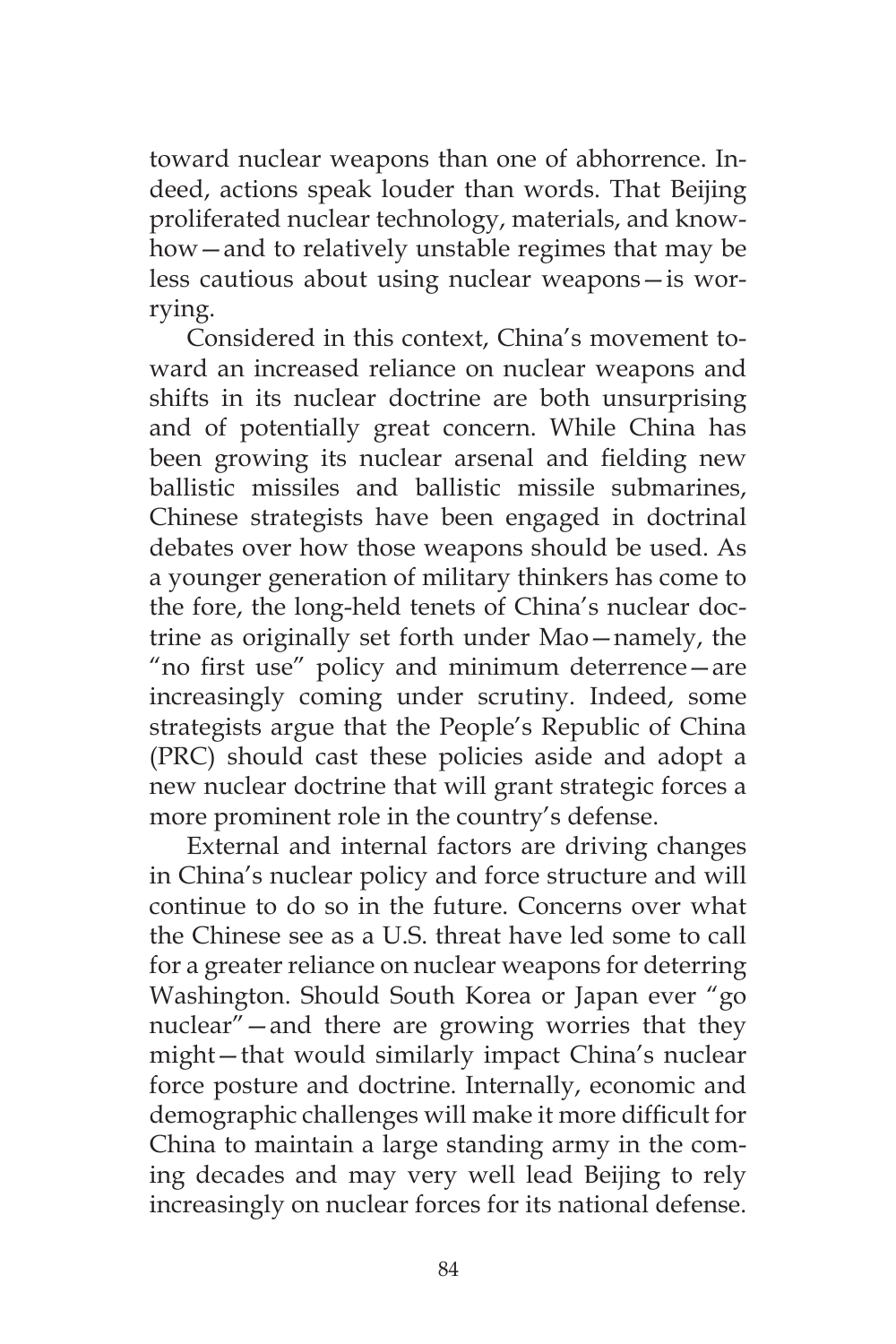Still, the extent of Beijing's reliance on nuclear weapons in the future is difficult to predict. Old thinking dies hard, and the People's Liberation Army (PLA) would likely prefer to rely on conventional means to defend China. Yet, even conventional deterrence can complicate nuclear deterrence relationships. To wit, China's growing medium-range ballistic missile threat to America's Pacific bases will force the United States to rely on long-range assets for conventional deterrence. Beijing will find this destabilizing, and may rely on its nuclear arsenal to deter America's use of long-range weaponry.

In short, changes in China's nuclear weapons force planning, posture, and doctrine are likely to complicate both the Sino-American deterrence relationship and the U.S. military's ability to operate in the Asia-Pacific region. American military and political leaders must watch these developments closely as they consider changes to America's own strategic force posture in the years ahead.

## **CHINA'S STRATEGIC WEAPONS MODERNIZATION IN BRIEF**

The PLA's strategic weapons modernization program has been aimed at ensuring China's secondstrike capability. While China has not designed a new warhead since the early 1990s, it has slowly grown its warhead arsenal and has modernized its ballistic missile force. In short, China has been replacing liquidfueled, silo-based missiles with solid-fueled, roadmobile DF-31s and DF-31As.

Moreover, China has built two new nuclear-powered ballistic missile submarines (SSBNs)—operational status unknown—and has at least two more on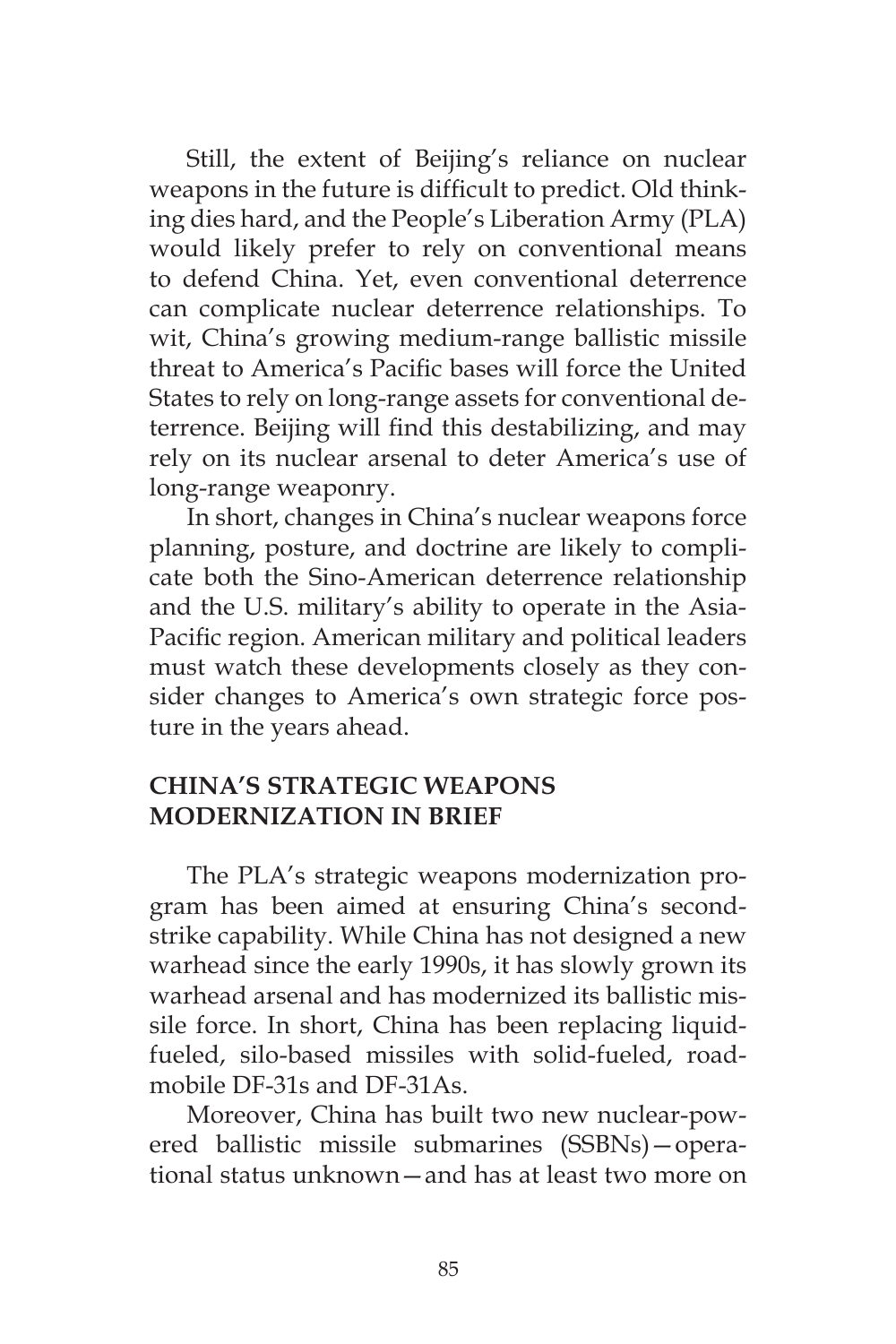the way. These Type 094 *Jin*-class submarines will be armed with JL-2 submarine-launched ballistic missiles (SLBMs), a sea-based variant of the DF-31 that is still in development. SSBNs serve to deter a nuclear attack on the mainland, to deter foreign intervention in a "regional war," and to ensure a second-strike capability. Some analysts estimate that China will be able to keep one SSBN on patrol at all times in the 2010- 2015 timeframe.<sup>1</sup> If the PLA Navy (PLAN) develops longer-range SLBMs in the future (the JL-2's range is projected to be 8,000 kilometers (km), its SSBNs will be able to operate from littoral bastions, where they may be safer from anti-submarine warfare operations.

#### **NUCLEAR DOCTRINE FOR THE 21ST CENTURY**

Having established itself as a nuclear power in the mid-1960s, China adopted a "no first use" policy strategic weapons would only be used in retaliatory counterattacks. China also promised never to use nuclear weapons against non-nuclear states. In addition, Beijing has long maintained a doctrine of minimum deterrence. This posture required that China maintain a small force of intercontinental ballistic missiles (ICBMs), only a few of which needed to survive a nuclear attack. Following such an attack, surviving ICBMs would be launched at countervalue targets in the attacking nation. For minimum deterrence to be effective, Beijing needed to ensure a survivable second-strike capability, which would permit China to strike and do unacceptable damage to just a handful of enemy cities. All that was needed was a small, survivable arsenal, which is essentially what China has maintained.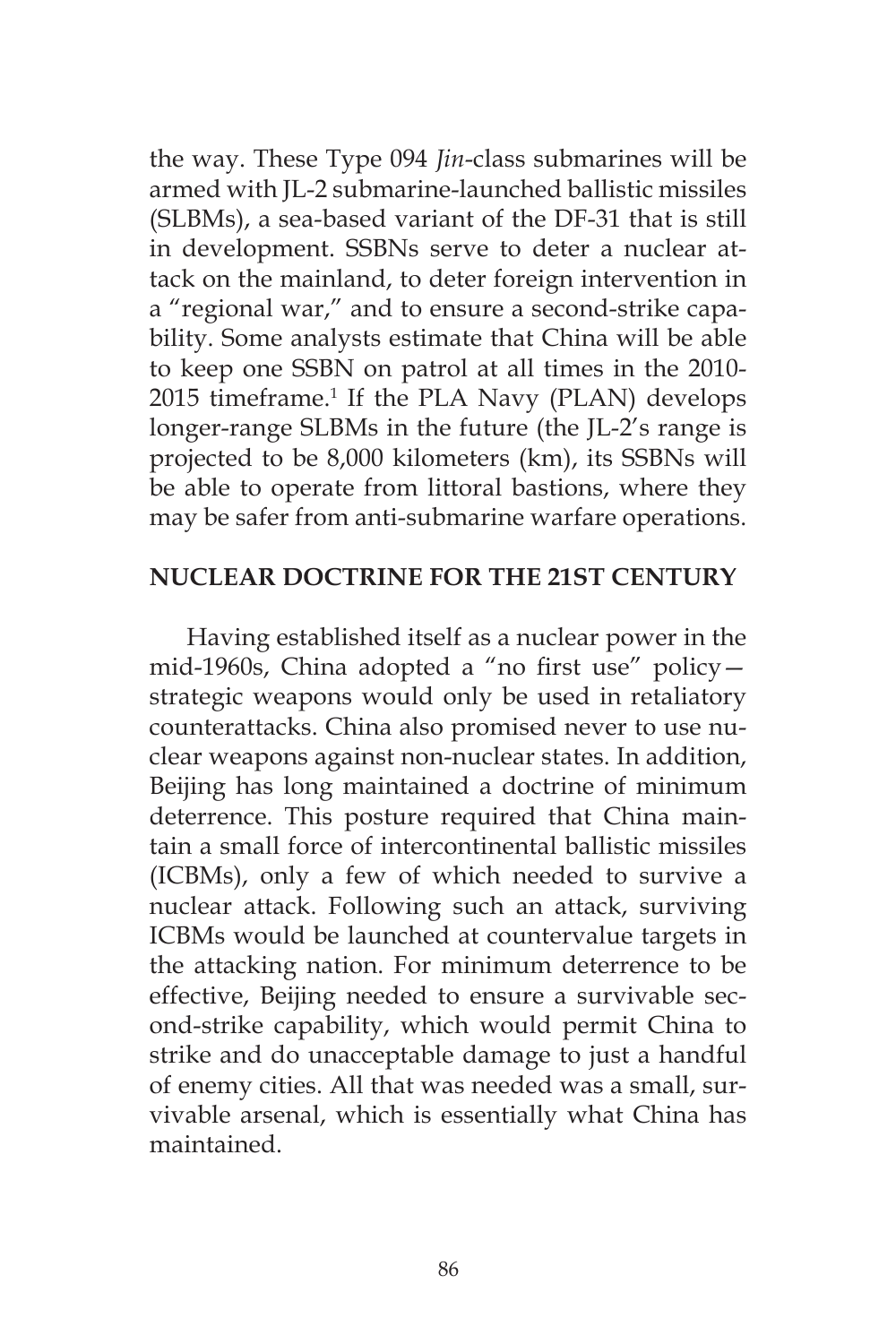Though *officially* China appears to adhere to a doctrine of minimum deterrence, there is evidence to suggest that in recent decades China has moved or is moving to a limited deterrence nuclear doctrine. In 1995, Alastair Iain Johnston argued that in post-Cold War China there had been "more comprehensive and consistent doctrinal arguments in favor of developing a limited flexible response capability."<sup>2</sup>

In the late 1980s and early 1990s, the PLA launched a series of research programs aimed at strengthening the intellectual underpinnings of its nuclear doctrine. According to Johnston, these programs arrived at a consensus on "limited deterrence." In limited deterrence, nuclear weapons play a critical role in the deterrence of both conventional and nuclear wars, as well as in escalation control (intrawar deterrence) if deterrence fails. In other words, nuclear weapons have a wider utility than proponents of minimum deterrence would suggest.3

Johnston's analysis portends a significant change for two reasons. First, in order to use nuclear weapons to deter a *conventional* attack, one must be prepared to use nuclear weapons *in response to* a conventional attack—in other words, "no first use" goes out the window.

There are strategists within the Chinese military community who are thinking along these lines. General Zhang Wannian, former chief of the PLA General Staff Department, thinks it is important to deter both nuclear and conventional attacks. Writing for the U.S. Army War College, Larry Wortzel paraphrased Zhang's argument:

The conduct of 'bloody actual combat' (during conventional war), in itself, is a deterrent measure, and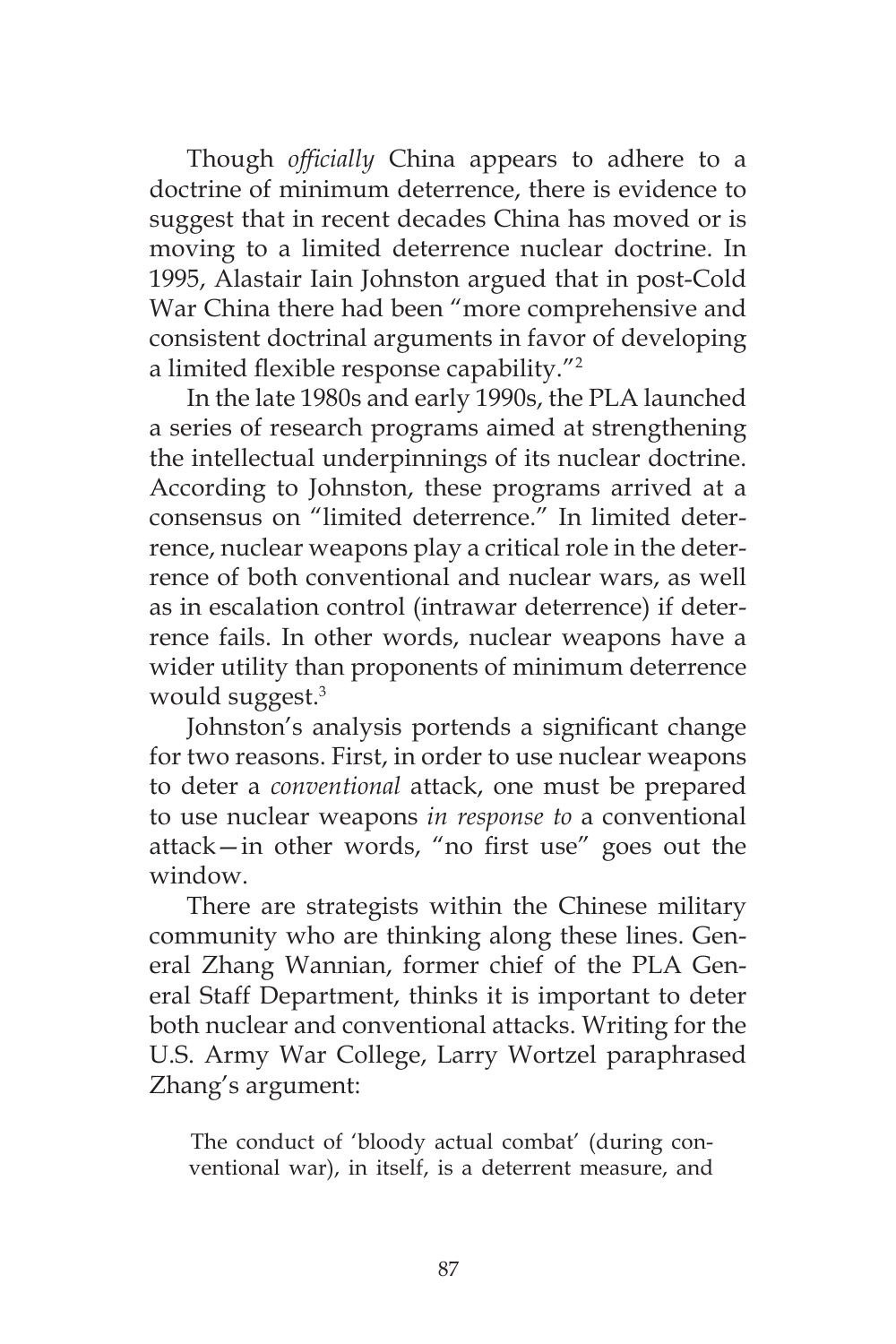the more destructive the actual combat in which a nation engages, the greater the likelihood of effective deterrence.<sup>4</sup>

In other words, for example, in order to deter the United States from intervening in a Taiwan Strait conflict, Beijing must convince Washington that it will sustain unbearably high casualties. Zhang does not explicitly argue that nuclear weapons could serve this purpose. But a younger generation of strategists, which is rethinking China's nuclear weapons policy, may very well contend that Zhang's logic should be followed to its logical end.

Second, if one is to use nuclear weapons for intrawar deterrence—or escalation control—one must foresee an operational use for those weapons. If China has adopted a doctrine of limited deterrence, this implies that China uses its nuclear weapons not only to deter nuclear attack on itself but, if necessary, to fight and win a nuclear war—or, if not win, at least deny victory to an adversary.

In this regard, Major General Yang Huan—former Deputy Commander of the Second Artillery—refers to using nuclear weapons in "*actual fighting*" (my emphasis).<sup>5</sup> Similarly, Major General Wu Jianguo, formerly of China's Antichemical Warfare Academy, argues that if deterrence fails, a country will "strive to win a victory through *actual combat*" (my emphasis). According to Wu, "The immense effect of nuclear weaponry is that it can serve as a deterrent force and, at the same time, as a means of *actual combat.*"<sup>6</sup>

Again, the idea that nuclear weapons would be used for "actual combat" suggests something other than a role as a minimum deterrent. Indeed, Johnston argues that many Chinese strategists have rejected the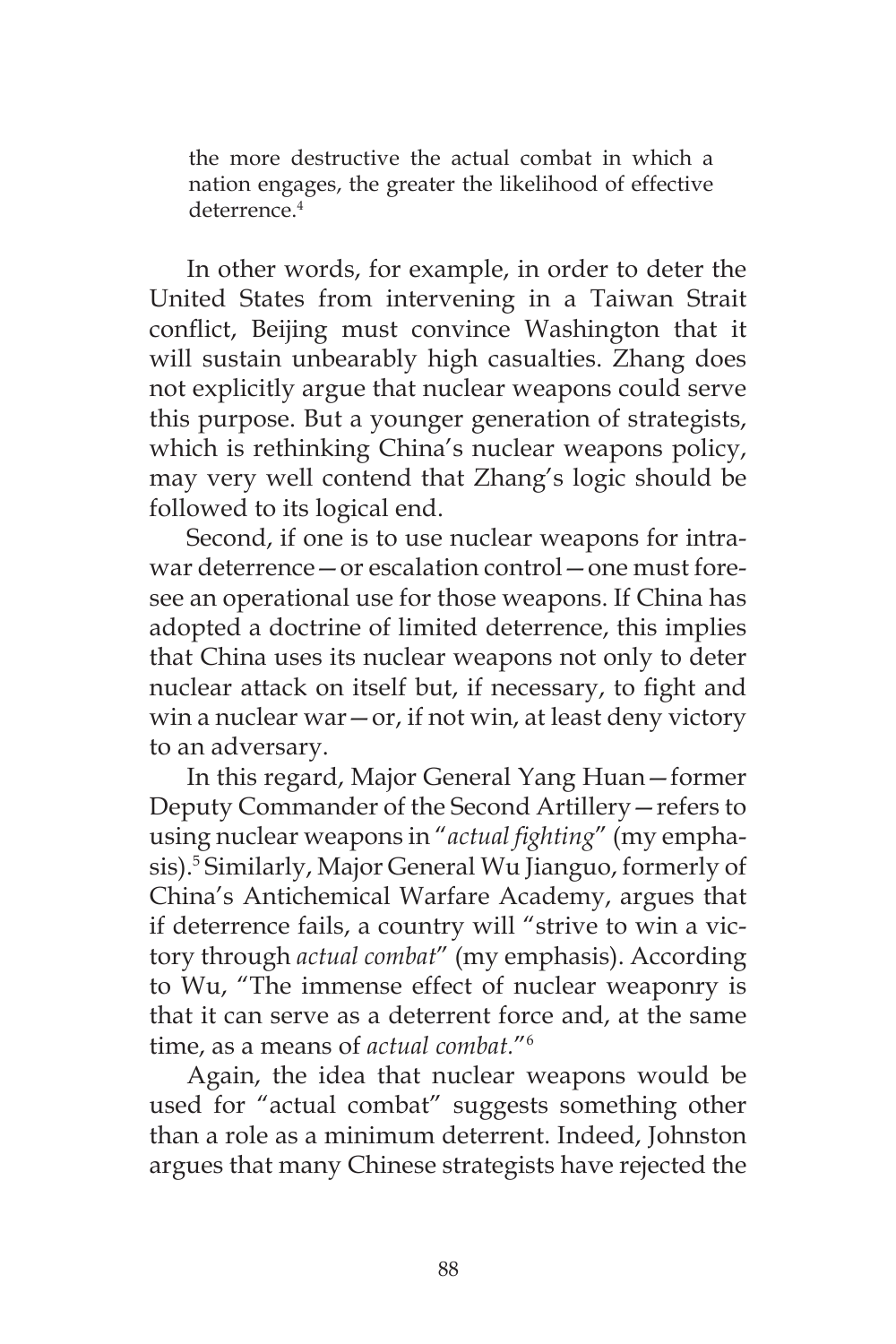anti-Clausewitzian nature of nuclear weapons. They are not only useful as a deterrent, but can actually be used to achieve political ends in wartime. The horrifying nature of nuclear weapons, these strategists argue, does not mean that their use negates Clausewitz's central tenet—namely, that war is simply politics by other means. As Clausewitz himself wrote, "War is an act of force, and there is no logical limit to the application of that force  $''<sup>7</sup>$ 

In trying to get a handle on China's nuclear doctrine, it is also important to look at the PLA's nuclear arsenal and weapons deployment. Consider the Second Artillery's nuclear-capable medium-range ballistic missiles (MRBMs). Some of these are located in southern and central China, within striking range of India (and Southeast Asia). Others, however, are deployed to east and northeast China, within range of South Korea and Japan, both non-nuclear states. Of course, these countries are home to large U.S. military bases, which would likely play a role in any Sino-American conflict. If China is prepared to launch nuclear-tipped missiles at these targets, this would suggest something other than a minimum deterrence posture, which relies on countervalue rather than counterforce targeting.

Even more telling would be the existence of tactical nuclear weapons. Whether or not such weapons exist has been fiercely debated. Though China has conducted a couple of low-yield nuclear tests and has conducted military exercises in which a tactical nuclear weapon was "used," this is not proof-positive that the PLA fields such weapons. The U.S. intelligence community has at times asserted that China does have tactical weapons, and at other times suggested that the opposite is true. In 1989, two PLA officers in the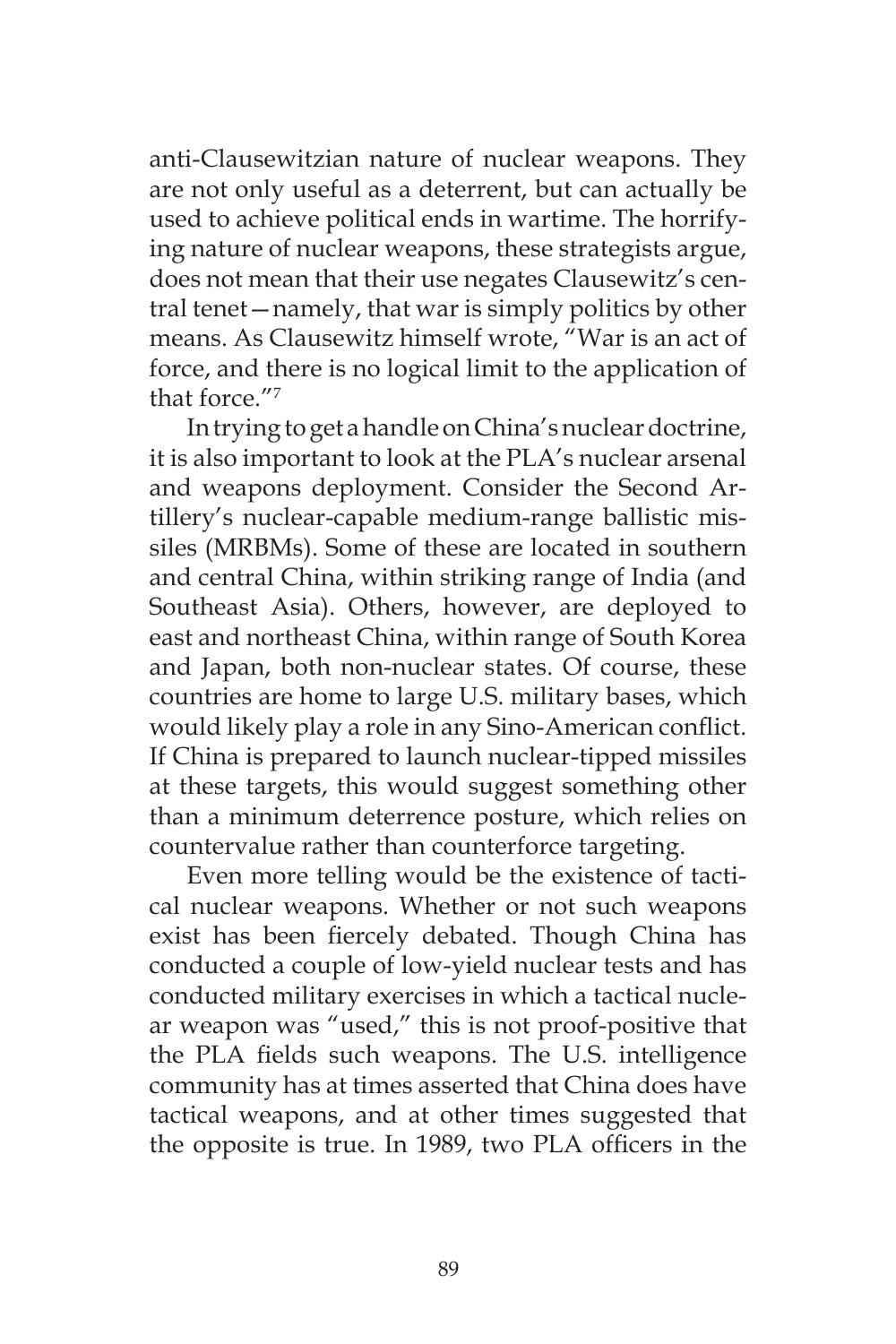General Staff Department chemical defense department wrote:

At present, although we have not yet equipped ourselves with theater and tactical nuclear weapons, this is not the same as saying in the future we will not arm ourselves. Moreover, our air force's nuclear bombs and the Second Artillery's nuclear missiles can also be used against the rear of the enemy's theater.<sup>8</sup>

Whether China has tactical weapons in its arsenal is an open question. But if we learn that China does, or if China has considered the tactical use of strategic assets (as suggested in the quote above), this would also suggest a shift toward limited deterrence.

#### **NO FIRST USE**

Concurrent to this possible shift to "limited deterrence" are increasing calls for the abandonment of the PRC's "no first use" policy. No first use is still state policy, though official statements attesting to that fact have grown increasingly ambiguous. The following is from China's 2006 *Defense White Paper*:

China remains firmly committed to the policy of no first use of nuclear weapons at any time and under any circumstances. It unconditionally undertakes not to use or threaten to use nuclear weapons against nonnuclear-weapon states or nuclear-weapon-free zones. . . .

It is no mistake that China is only "firmly committed" to no first use—while it "unconditionally" promises not to use or threaten to use nuclear weapons against non-nuclear states. The difference is subtle, but it is there nonetheless.<sup>9</sup>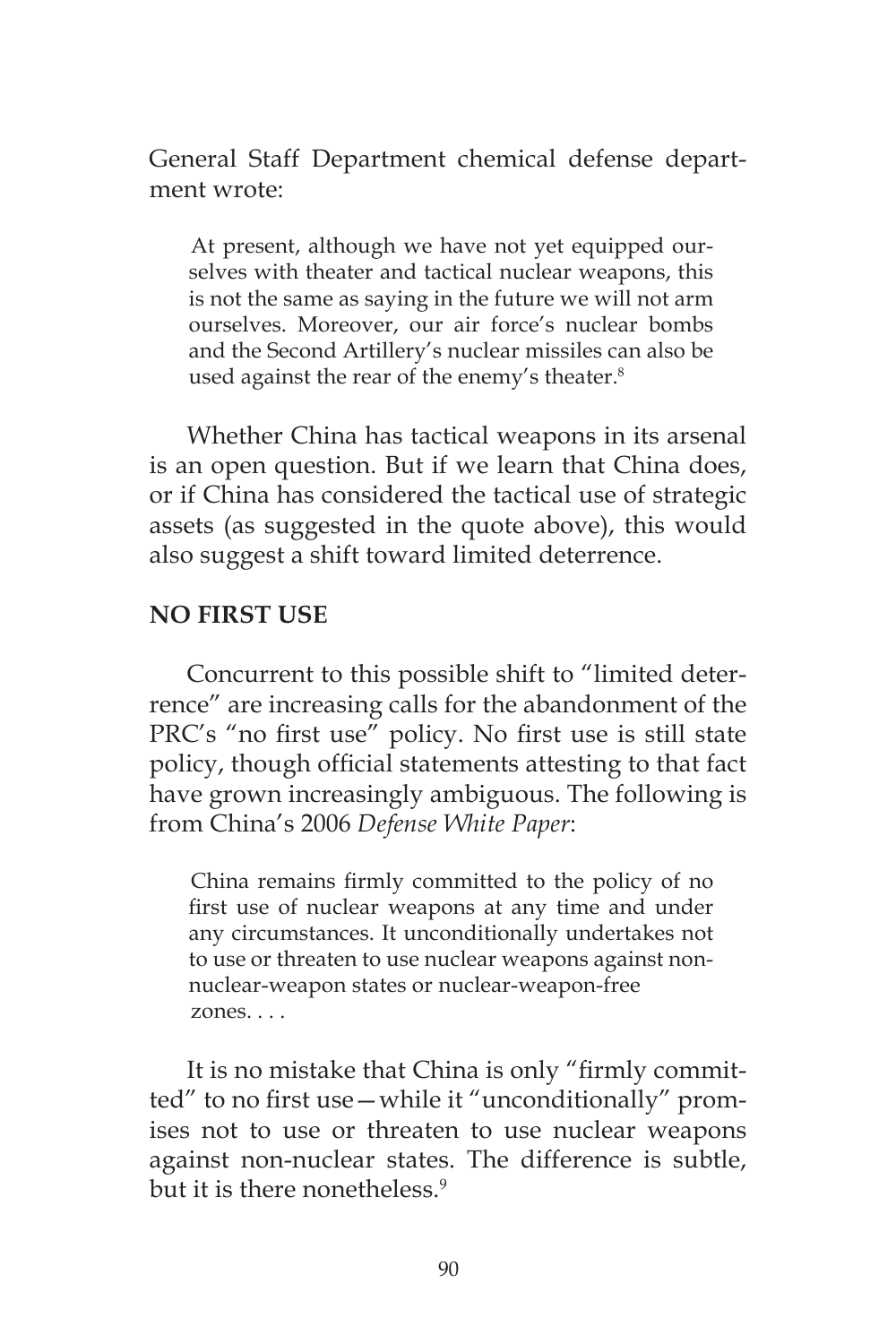The 2008 *Defense White Paper* is even more ambiguous: "The Second Artillery Force *sticks* to China's policy of no first use of nuclear weapons. . . ."10 This is not particularly reassuring, and may indicate a relaxation of China's commitment to no first use.

It is not only official statements that bring the no first use policy into question, but also writings and speeches by current and former Chinese military officers. There is an ongoing debate about how to respond to a conventional attack on strategic assets and how to respond to a warning of imminent strategic attack. In either of these situations, retired General Pan Zhenqiang writes:

China will feel [itself] in a dilemma to make the decision to use its nuclear retaliatory force to counter-attack. For one thing, from an operational point of view, China's no-first-use pledge seems to have greatly bound its hands to maintain flexibility in seeking the optimum options. For another, China will find lack of multiple means to differentiate its responses to different scenarios.<sup>11</sup>

In the case that China receives warning of an imminent attack on its strategic forces, is it really in Beijing's interests to wait to launch its own missiles?

General Pan here is also commenting on minimum deterrence. Imagine that the United States was to use tactical nuclear weapons in a conflict over Taiwan. As it currently stands, China would respond by launching strategic attacks on U.S. cities, which would force the United States to retaliate. In this case, deterrence failed in the first instance, and China had no recourse to attempt escalation control. According to Pan and others, increasing numbers of Chinese thinkers be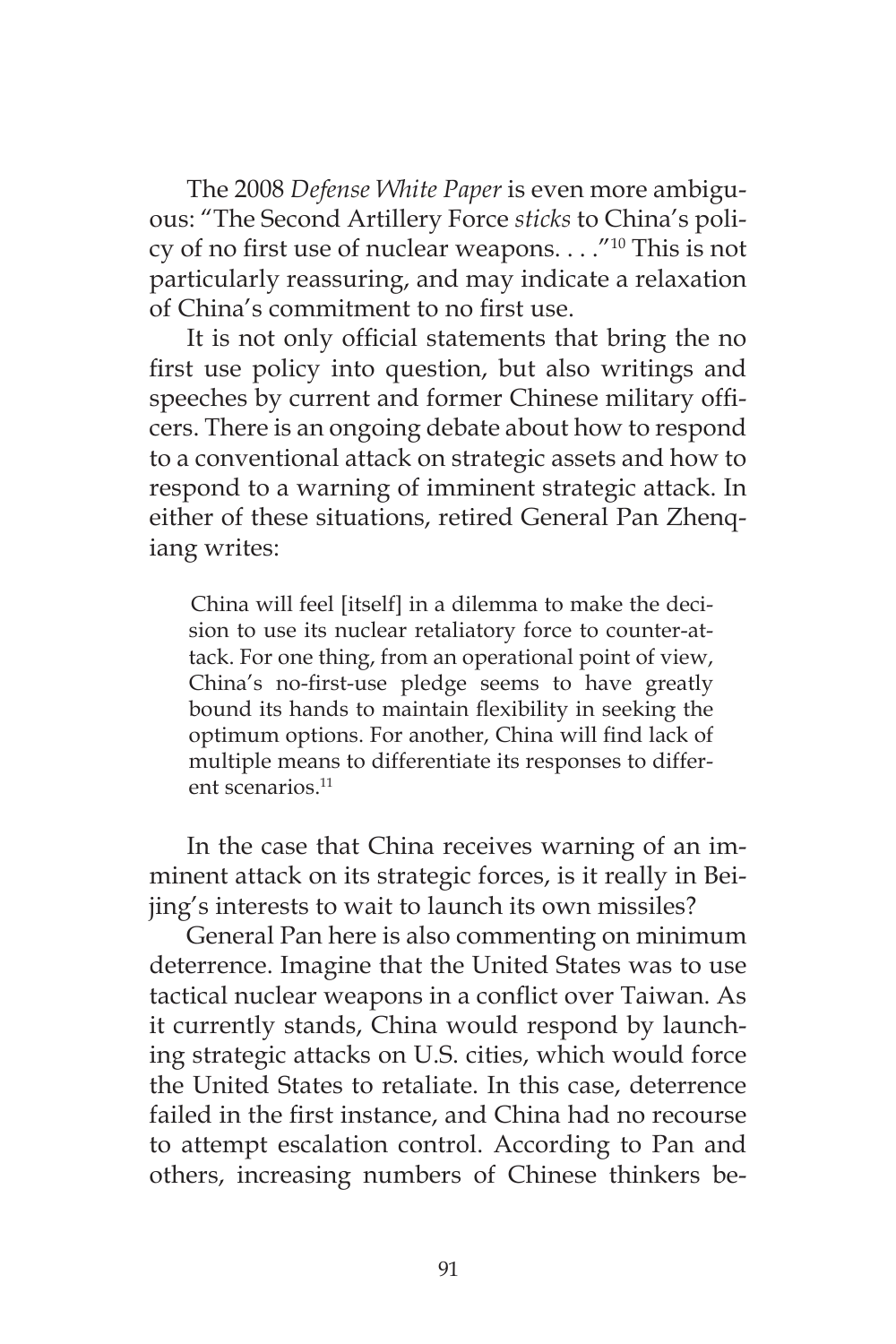lieve this problem requires a change in China's nuclear doctrine.

A shift in China's warfighting doctrine also calls into question China's continued commitment to no first use and minimum deterrence. For the first few decades of the PRC's existence, the PLA maintained a doctrine of "People's War." The PLA would make use of China's greatest resources—its large population and strategic depth—to defeat a superior enemy on Chinese territory. The PLA now plans to fight "localized wars under conditions of informatization" instead. China will fight short, high-tech wars on its periphery. The PLA no longer expects or is prepared to fight wars deep in Chinese territory, and given Chinese government assertions that its nuclear capability "is solely for self-defense with a view to maintaining independence, sovereignty and territorial integrity,"12 it is quite possible that China would be tempted to use nuclear weapons to prevent an adversary from controlling territory on the Chinese mainland.

In PLA doctrine, "active defense" is an old idea, but one with an evolving meaning—some Chinese thinkers believe it provides a rationale for preemption. According to the PLA's *Science of Campaigns*, "The essence of [active defense] is to take the initiative and to annihilate the enemy."13 According to China's 2008 *Defense White Paper*, "Strategically, [the PLA] adheres to the principle of . . . striking and getting the better of the enemy only after the enemy has started an attack." "Attack," however, seems to be defined broadly by the PLA. See, for example, *Th*e *Science of Military Strategy*, an authoritative text used by the PLA's Academy of Military Science: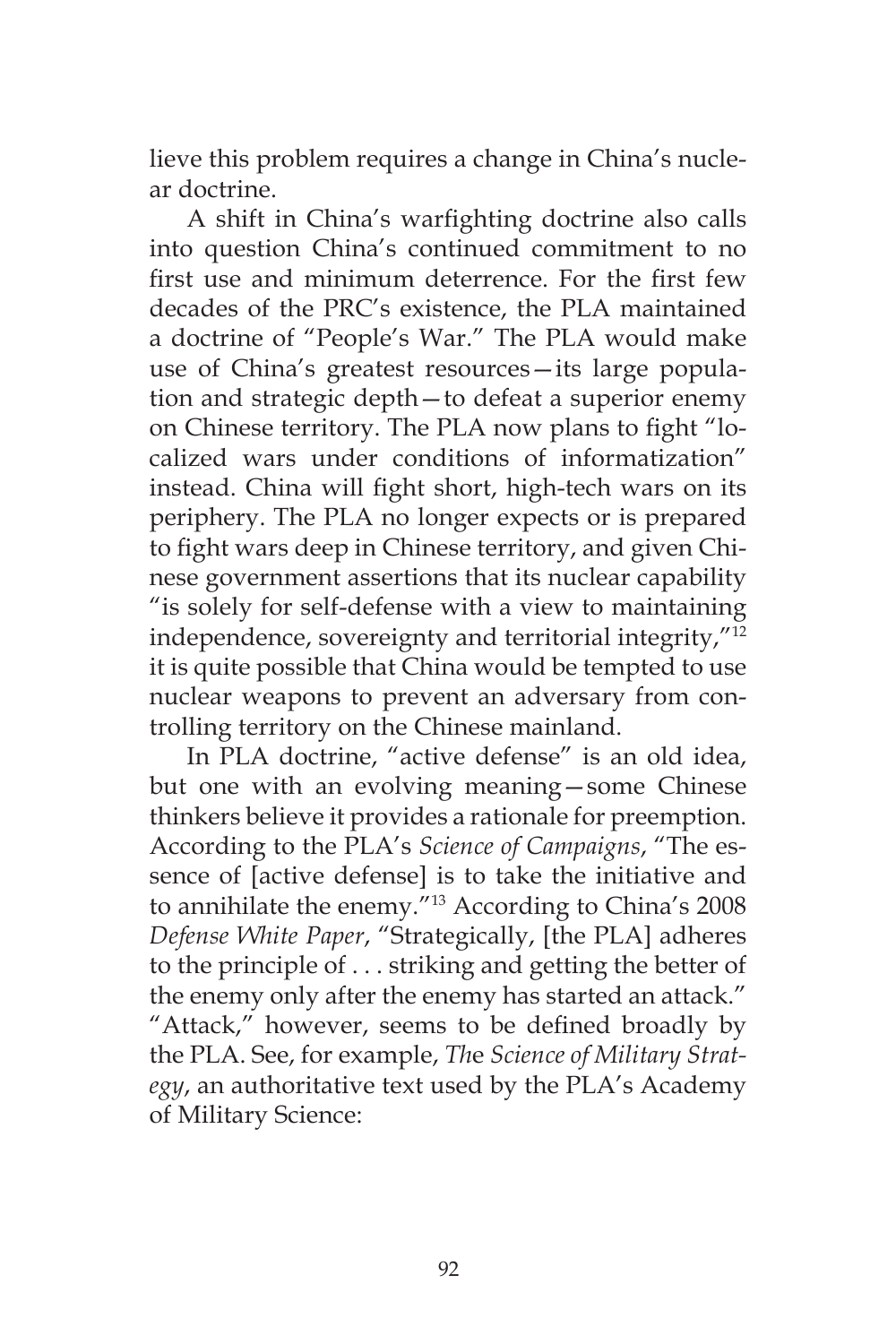Striking only after the enemy has struck does not mean waiting for the enemy's strike passively. . . . It doesn't mean to give up the 'advantageous chances' in campaign or tactical operations, for the 'first shot' on the plane of politics must be differentiated from the 'first shot on that of tactics' . . . . If any country or organization violates the other country's sovereignty and territorial integrity, the other side will have the right to 'fire the first shot' on the plane of tactics.<sup>14</sup>

Indeed, China has a history of defining military offensives as strategic defenses. This is not to say that China can be expected to engage in preemptive attacks—whether conventional or nuclear. Rather, it is to point out that the intellectual framework exists upon which to make the argument that using nuclear weapons first in a conflict can be justifiable. Apparently, increasing numbers of Chinese military thinkers are making that argument.

## **PRIMARY DETERMINATES OF CHINA'S NUCLEAR FORCE POSTURE AND POLICY**

There are a number of items driving China's nuclear modernization. Perhaps first and foremost among these is the United States. From China's point of view, the United States is *the* number one threat. There is a perception that the United States wants to contain China and keep it from becoming a great power. The United States, moreover, is the only country that can challenge all of Beijing's three core interests: regime survival, sovereignty and territorial integrity, and continued economic growth.

How so? With regard to regime survival, it is no secret that the United States would like to see political liberalization in China. Indeed, this has long been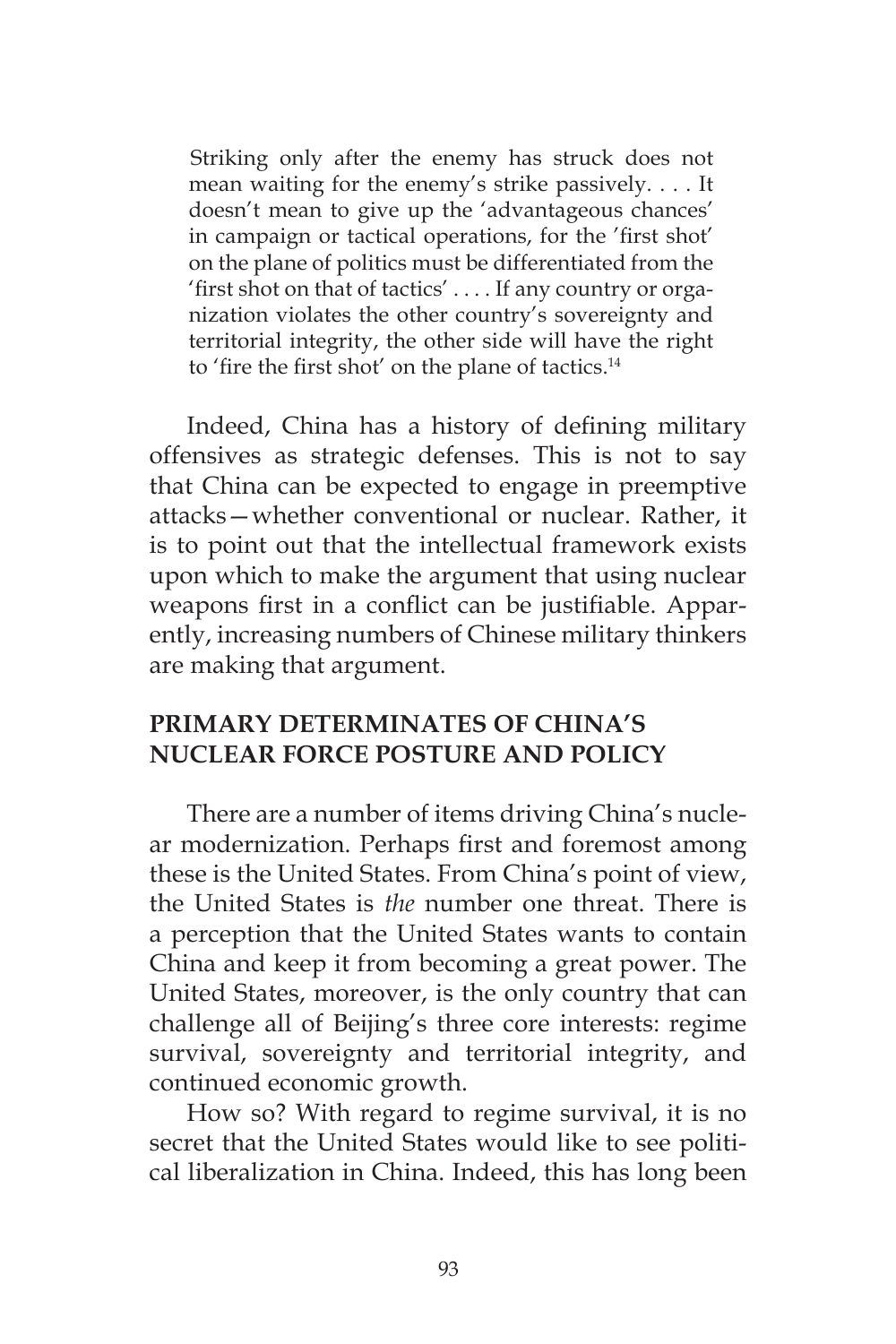used as a justification for trading with the PRC—economic liberalization would one day lead to democracy. Having watched America "effect" regime change in Afghanistan and Iraq and support democratization in the former Soviet Union and in Eastern Europe, China is suspicious of any U.S. attempt to "interfere" with its internal affairs.

Similarly, Beijing is concerned with any perceived impingement of its sovereignty and territorial integrity. There are historical reasons for this concern, as the Central Intelligence Agency (CIA) supported separatists in Tibet during the Cold War. In the present day, the United States provides a home for Rebiya Kadeer, Xinjiang's leading activist, and awards medals to the Dalai Lama. Most worrisome for China, the United States is the only country with a Taiwan Relations Act and thus the only country that is obligated to ensure that Taiwan can defend itself. Many Chinese believe the United States would intervene in any conflict over Taiwan's ultimate disposition, and that, to Beijing, is a serious threat.

Finally, Washington can threaten China's continued economic prosperity as well. The United States is China's largest trading partner, and the United States dominates the sea lines of communication. Should Sino-U.S. tensions spike or conflict break out, the United States is able to not only cut off its own trade with Beijing, but also to impede the flow of oil and other natural resources to China.

A number of U.S. military and nuclear policy developments in particular have driven PLA discussions on China's own nuclear force. First among these was the Bush administration's decision to exit the antiballistic missile treaty and develop ballistic missile defenses (BMD). China fears that an effective Ameri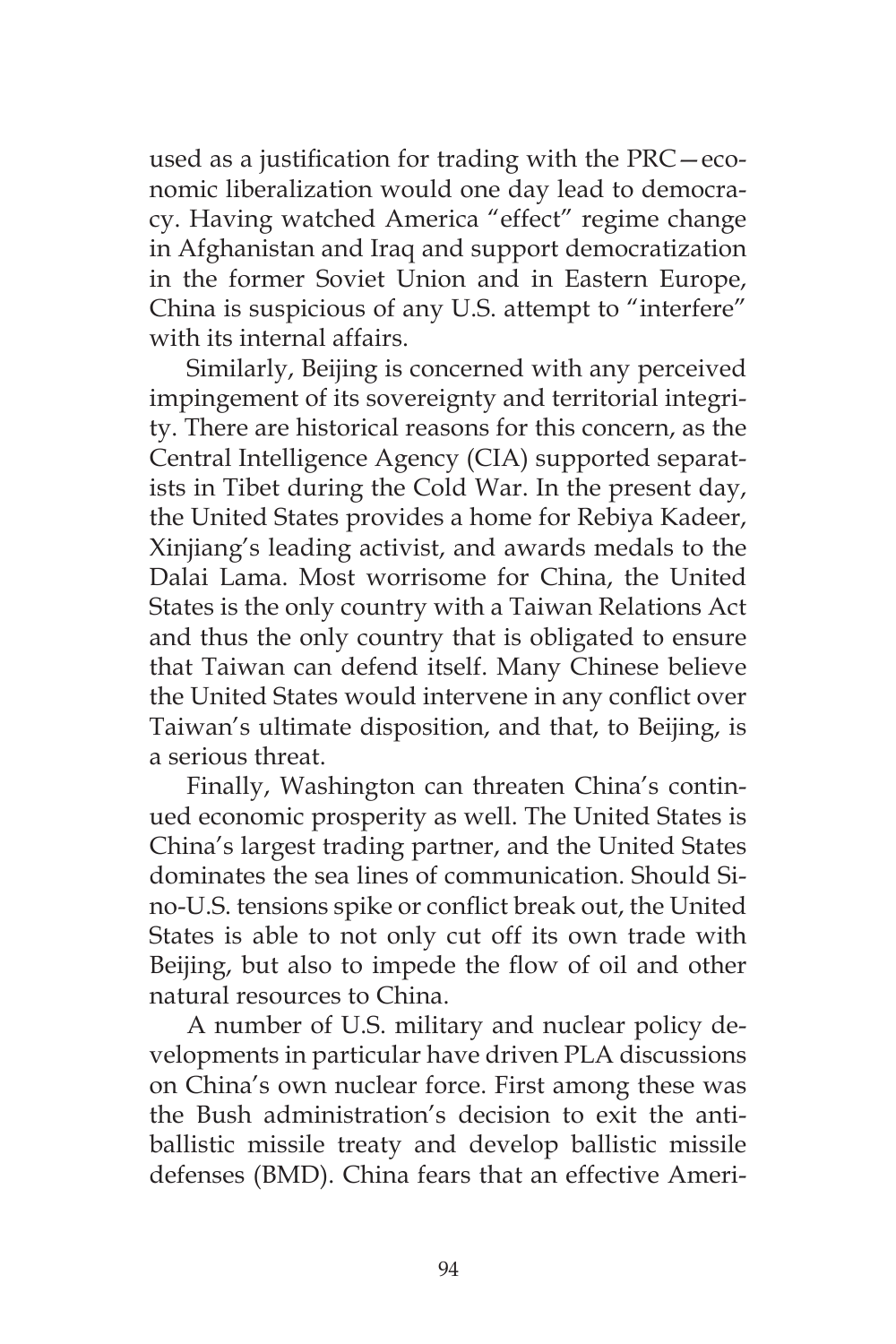can BMD system will undermine its deterrent. This leads to greater urgency in China's nuclear development program—strategists believe that more penetrative weapons are needed, and in greater numbers. And some thinkers, again, question the no first use policy. They wonder if it is in China's best interests to maintain a policy in which it will absorb an American strategic attack, and then launch whatever weapons remain against an effective missile defense system. If a conflict is to go nuclear, these people would argue, China should launch its weapons first in the hope of oversaturating America's missile defenses.

China's leaders were also worried by an apparent shift in U.S. nuclear policy, as evidenced in the 2002 *Nuclear Posture Review* (NPR). The NPR named China as a target for U.S. nuclear weapons and listed a Taiwan Strait Crisis as an example of a conflict that could go nuclear.15 Though this was not new policy for the United States, its public airing was ill received by the Chinese.

Perhaps more worrisome for China, though, were some specific policy recommendations within the NPR. The inclusion in a "New Triad" of "offensive strike systems (both nuclear and non-nuclear)" once again raised the question in the PLA of how it should respond to a conventional attack upon its strategic assets. The NPR's proposal that the United States develop "improved earth penetrating weapons (EPWs)," (or nuclear bunker busters), "warheads that reduce collateral damage," and enhanced satellite constellations "to locate successfully and maintain track on mobile targets" raised fears: (1) that the United States was more likely to use nuclear weapons; and, (2) that China's second-strike capability would be threatened and thus, its deterrent capabilities undermined.16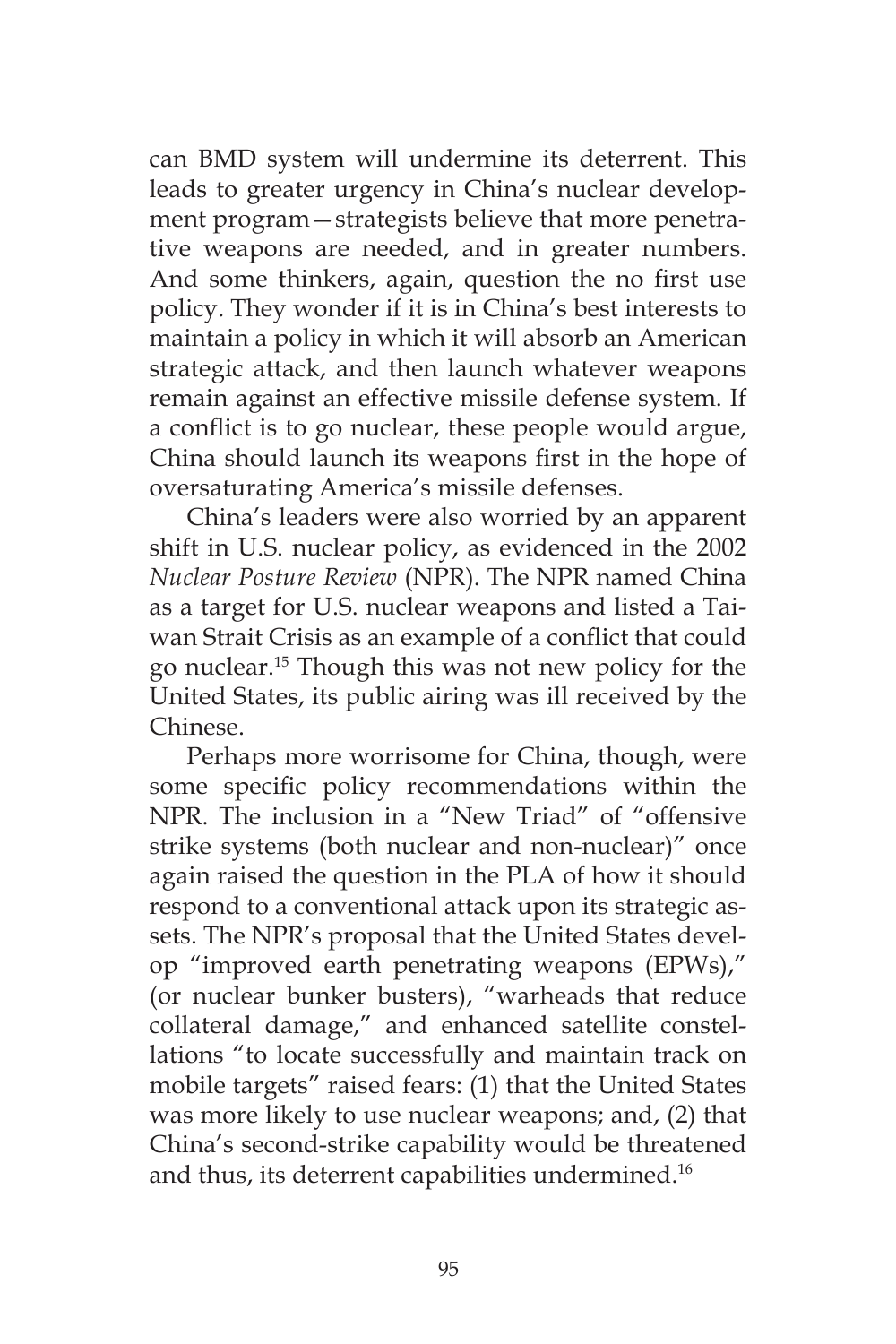General Pan Zhenqiang asks readers to put themselves in China's shoes:

Imagine the military pressure from the US that Beijing may well be confronted with: A numerically reduced but upgraded precision-guided offensive nuclear capability; a robust missile defense system; some offensive capability in space . . . and a more aggressive preemptive nuclear doctrine. All these are backed up by powerful conventional capabilities and the potential resurging capabilities of a nuclear infrastructure that had been rebuilt even after drastic reductions to the size of the arsenal.<sup>17</sup>

Whether this all comes to pass remains to be seen. But from the vantage point of a Chinese war planner, there is every reason to continue modernizing the PLA's nuclear arsenal and debating China's future nuclear doctrine—perhaps with much greater urgency.

#### **REGIONAL DETERRENCE**

If China develops adequate strategic forces to respond to the U.S. strategic threat, it will also have sufficient forces to deal with Russian and South Asian contingencies. Even so, China is not nearly as worried about Russia as it once was. China no longer views Russia as a serious threat and no longer fears a Russian invasion into Manchuria. The most likely source of conflict between China and Russia is resource competition. China depends on pipelines from Kazakhstan and Tajikistan, countries traditionally within Russia's sphere of influence. There are also abundant resources in eastern Siberia (along with a relatively large and growing Chinese population), which Beijing might want to control some day. Still, Russia and China have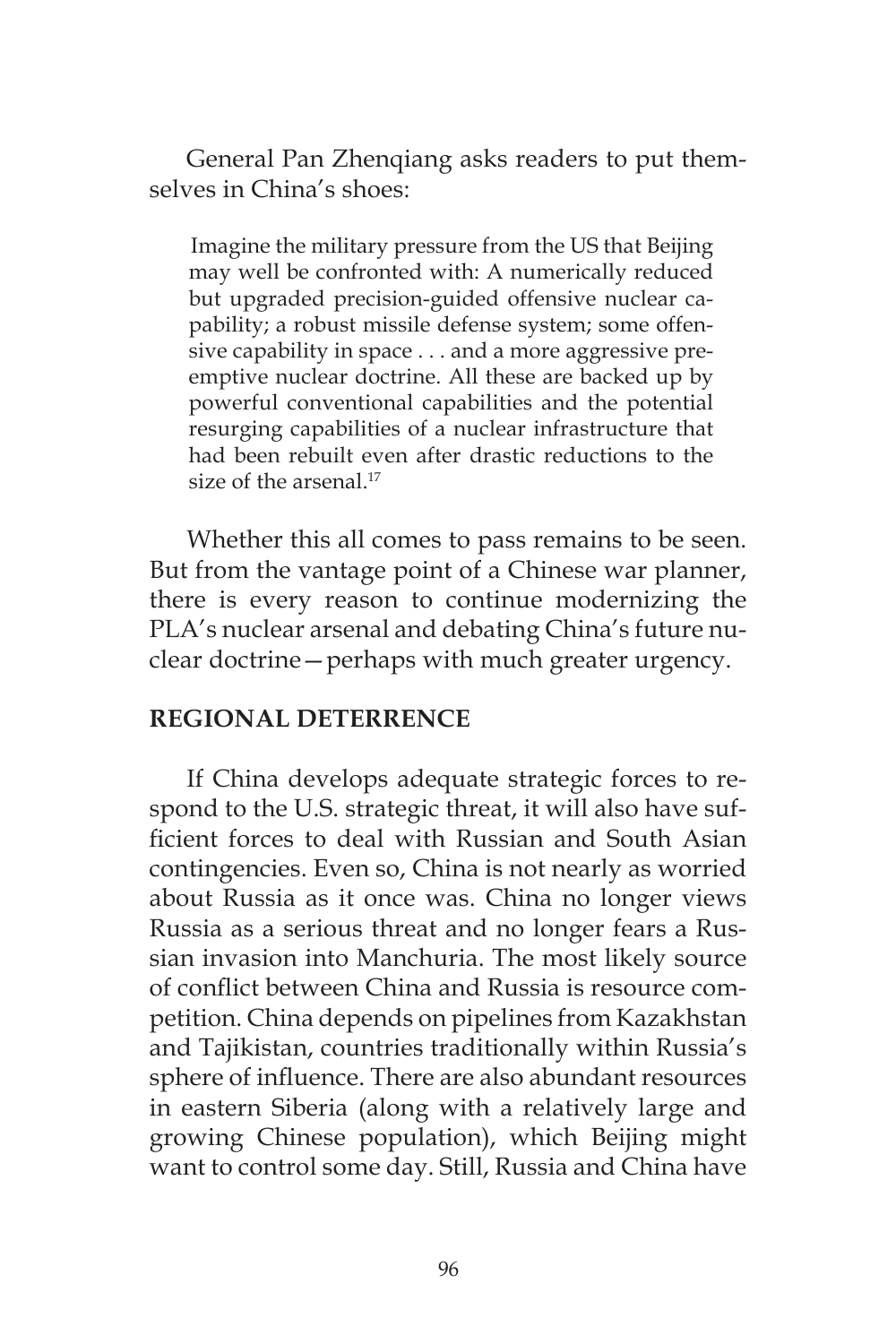developed closer relations since the Cold War's end, often cooperating on the United Nations (UN) Security Council and together providing leadership and direction for the Shanghai Cooperation Organization (SCO). These developments, supplemented by each country's deterrent force, are likely to ensure that any conflict that arises remains bloodless, at least in the foreseeable future.

The Sino-Indian nuclear relationship is, however, much more complicated. India is China's 10th largest trading partner, and China is India's largest. From an economic perspective, it would appear that Asia's two giants have an interest in maintaining friendly, peaceful relations. Still, Beijing and Delhi have a long history of distrust and incompatible strategic interests. The most obvious areas of tension are the ongoing border disputes and China's close military relations with Pakistan—Beijing has provided assistance to Islamabad in its nuclear weapons and ballistic missile programs. Additionally, with its "Look East" policy, Delhi aims to increase its reach into an area considered by China to be its own sphere of influence; the reverse is true for China's "String of Pearls" strategy, through which it is increasing its presence in the Indian Ocean and leaving India feeling encircled.

Perhaps more than any other region in the Asia-Pacific, South Asia has great potential for an arms race and for explosive conflict. India has shown remarkable restraint in response to terror attacks emanating from Pakistan in recent years, though things could spiral downhill very quickly. Even though India has strategic weapons, that has not kept China from provoking Delhi, especially in recent years. References to China's victory in the 1962 War have appeared much more frequently in official Chinese statements; some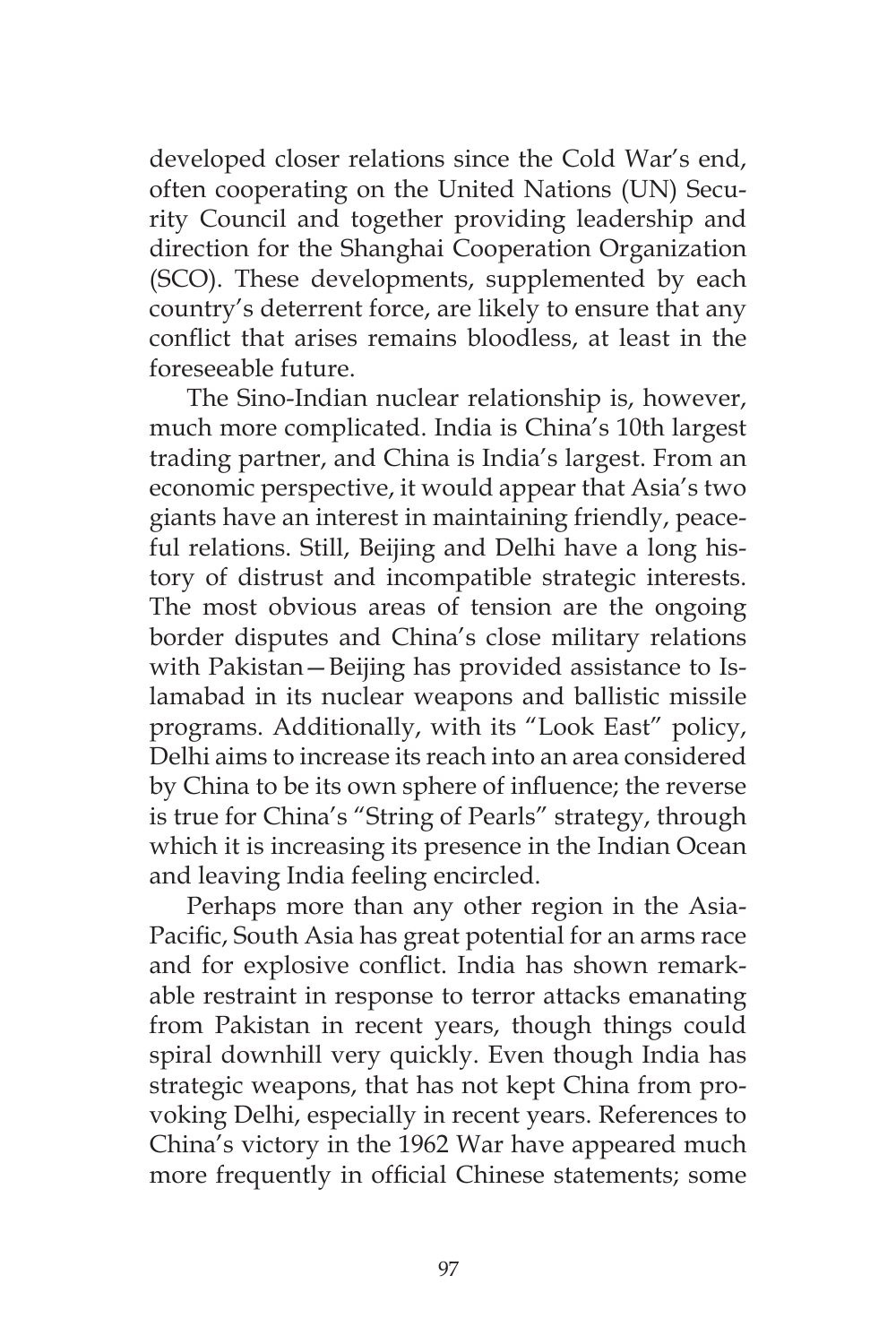Chinese officials have laid claim to sovereignty over all of Arunachal Pradesh—or "Southern Tibet"—and PLA forces have crossed the line of actual control and destroyed Indian military bunkers and outposts.<sup>18</sup>

Tibet—now reportedly home to nuclear weapons targeted on India19—is also a flashpoint. India is home to the Dalai Lama and the Tibetan government-in-exile, and to this day recognizes only Chinese suzerainty (rather than sovereignty) over Tibet. Some of Tibet's holiest sites are in Indian territory, and the Chinese fear the Dalai Lama may name a successor somewhere outside of China. According to India scholar Dan Twining:

Some Indian strategists fear that China may act to preempt, or respond to, an announcement of the Dalai Lama's chosen successor in India . . . by deploying the People's Liberation Army to occupy contested territory along the Sino-Indian border.<sup>20</sup>

Chinese officials often list Tibetan separatism as one of China's top three threats, so Beijing may have an itchy trigger finger (on its conventional forces) when it comes to ensuring security on the Tibetan plateau.

Though China certainly does not want a war with India at this time, it seems like Beijing does not necessarily fear one either—and that is a frightening thought, given the nuclear component of the relationship. Although both countries at the moment maintain no first use pledges and have relatively small arsenals, these arsenals are likely to grow. As China modernizes its nuclear force and potentially changes its nuclear doctrine to meet the needs of deterring America, India will need to respond to China's buildup, which will have a domino effect on Pakistan's nuclear forces as well. Similar logic applies to conventional buildups.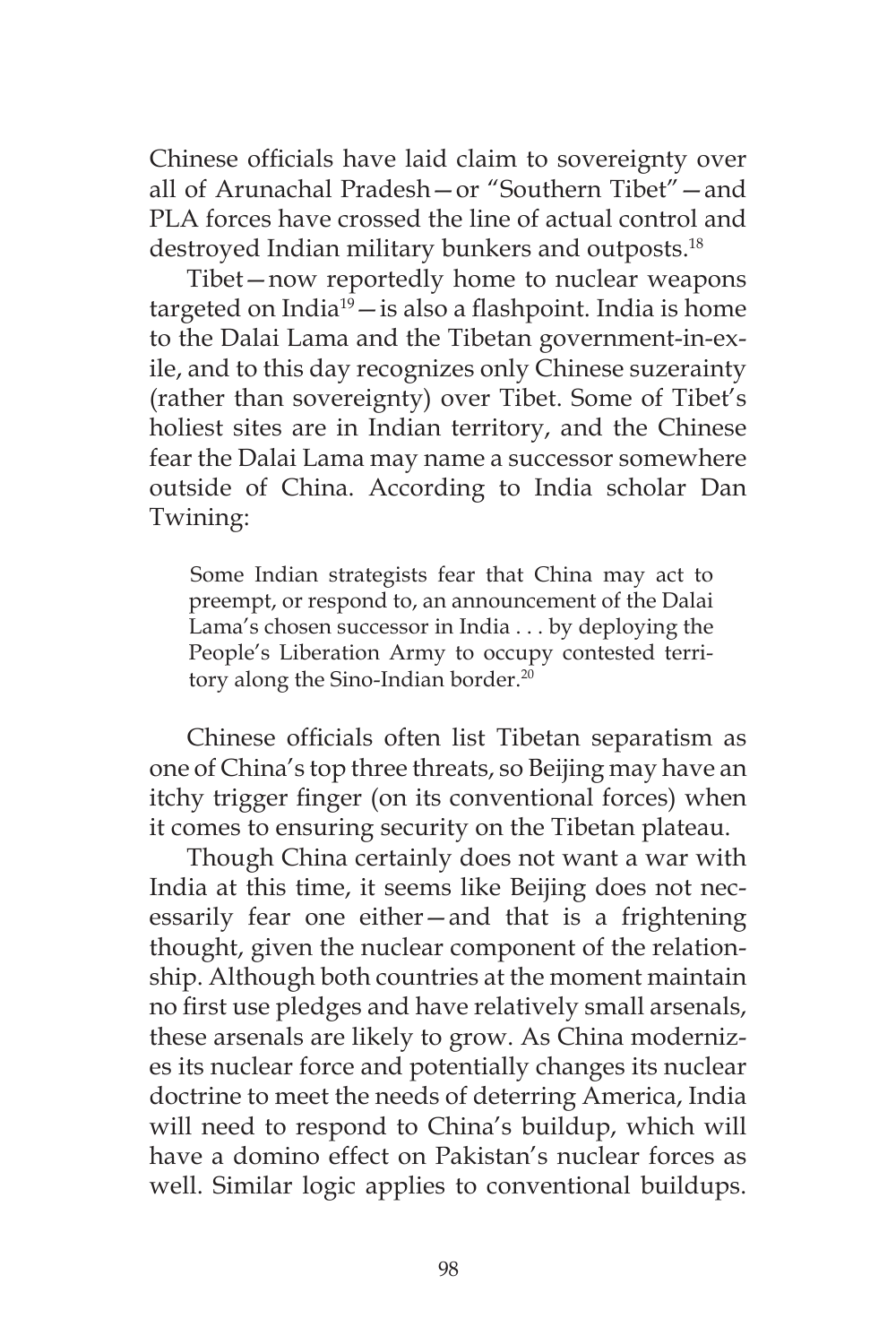While China must now consider its economic relationship with India when providing (conventional) arms to Pakistan, Beijing's strategic logic has not changed all that much since the days of the Cold War—India presents a threat to China's sovereignty and territorial integrity (and economy, given that it sits astride key shipping lanes). Arming Pakistan complicates India's strategic environment and forces Delhi to divide its attention.

As China modernizes its conventional and strategic arsenals and develops its own missile defense system, it will pose a greater and more varied threat to India. In turn, India may believe it necessary to adjust its own nuclear doctrine. Moreover, given the apparent change in India's strategic thinking as it prepares for a potential two-front war against both Pakistan and China, Delhi may in the future rely more heavily on its strategic weapons if it fails to develop conventional forces sufficient to deal with both foes at once. All of this is to say that the nuclear balance in South Asia may soon enter a period of flux—with potentially destabilizing consequences for the region.

China also has concerns about Japan and South Korea. Since the end of World War II, China has had a constant fear of Japanese rearmament, conventional or otherwise. For Beijing, the thought of a nuclear-armed Japan is a terrifying prospect. While Japan is not now on the nuclear precipice, there are a number of trends that are beginning to make nuclear weapons an attractive option for Tokyo. Perhaps first among these is the emergence of a nuclear-armed and increasingly aggressive (see discussion below) North Korea, with no solution in sight for returning to a nuclear-free Korean peninsula. Pyongyang's unceasing belligerence directed at Tokyo—to include missile launches over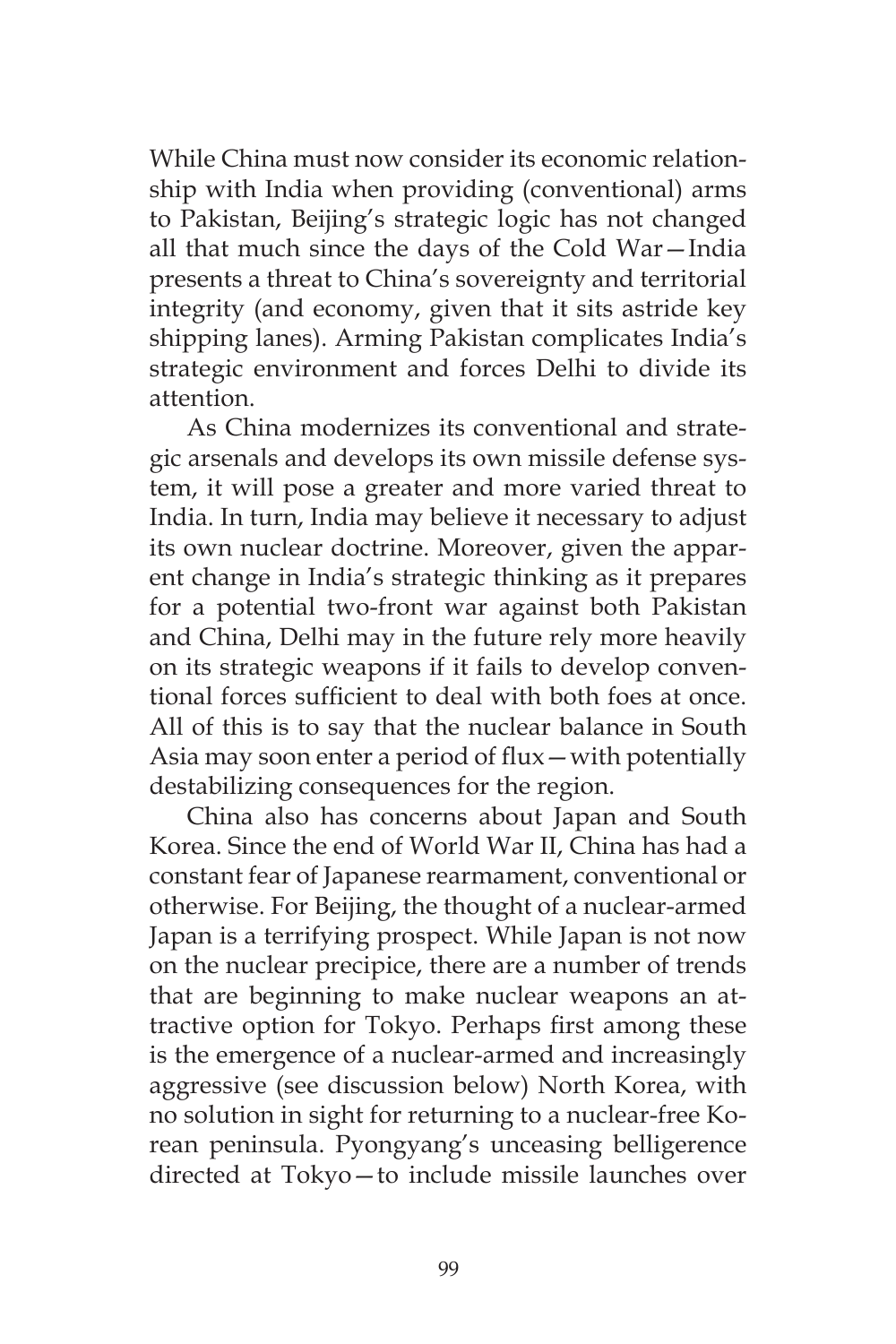the Japanese islands and the kidnapping of Japanese citizens—means that Tokyo must take the North Korean nuclear threat seriously. Any loss of confidence in the U.S. nuclear umbrella—as might result from significant cuts in the U.S. nuclear arsenal—could push Japan over the edge.

Another trend that may impact Japanese thinking on nuclear weapons is the rise of China. As China's military continues to grow, Japan will find it increasingly difficult to defend itself with conventional forces, especially if the United States draws down its own forces in the region. At the same time, suggestions that China may be increasing its reliance on nuclear weapons cannot be well received in Tokyo. A China that is prepared to use nuclear weapons against U.S. forces in Japan (as discussed above) or a China that poses an overwhelming conventional threat to the islands will make nuclear forces a much more attractive option in Tokyo. Japan, whose citizens have so vehemently opposed the presence of nuclear weapons on their soil, may need to acquire such weapons to ensure it does not once again come under nuclear attack. Ironically, then, China's military modernization and changing nuclear doctrine may very well induce the very development Beijing so wishes to avoid.

China is concerned about South Korea as well. Though Seoul, at present, remains committed to a nuclear-free peninsula, it faces an existential threat from the North even more dire than the threat Pyongyang poses to Japan. North Korea's possession of nuclear weapons, moreover, seems to have emboldened Kim Jong Il—a series of aggressive actions beginning in 2009 culminated in North Korea's March 2010 sinking of South Korean naval vessel, the *Cheonan,* and the November 2010 shelling of Yeonpyeong Island. Seoul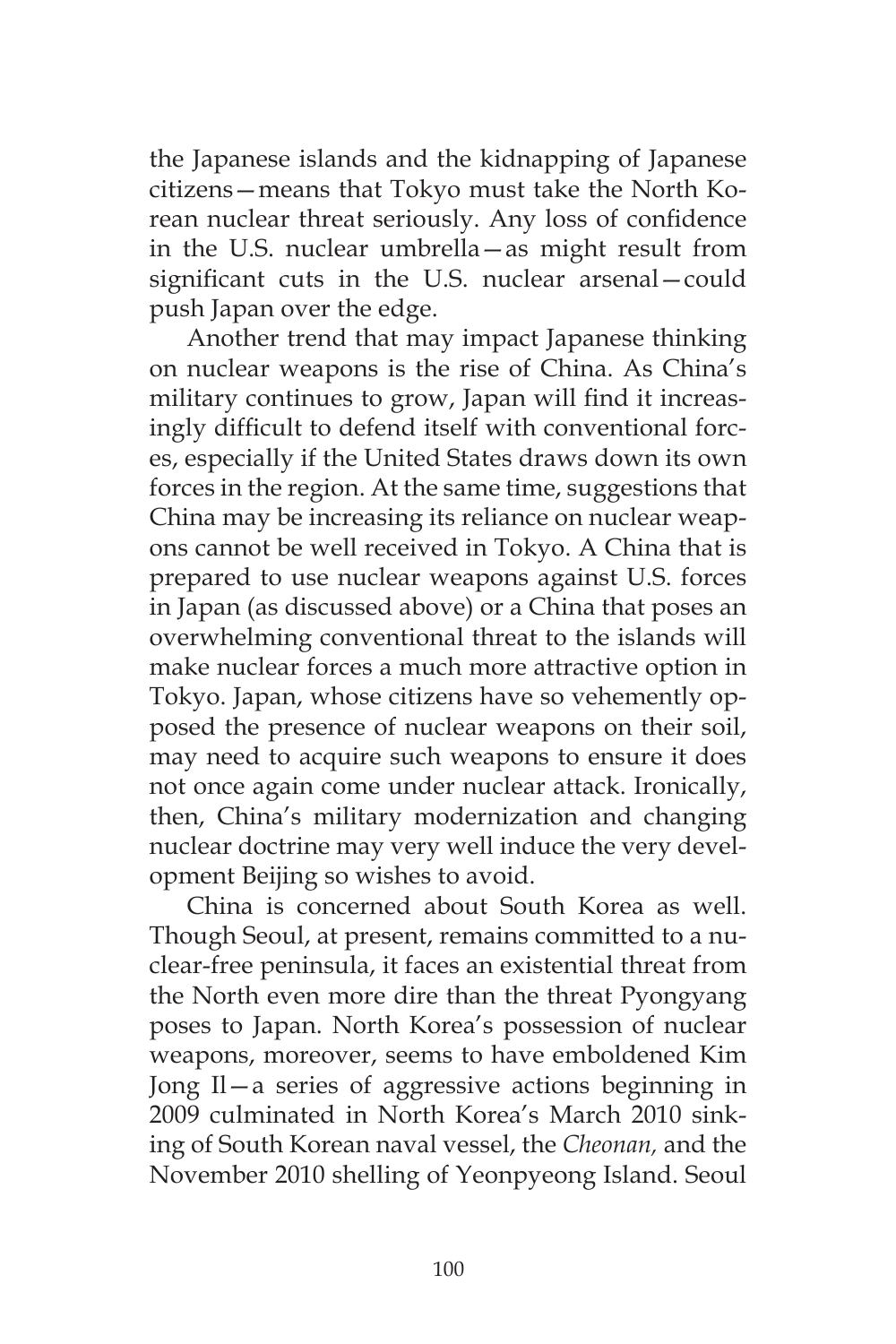may eventually conclude it needs its own nuclear weapons to reset the balance on the peninsula. As in Tokyo, any loss of confidence in U.S. extended deterrence may also encourage South Korea to develop such weapons. Moreover, historical enmities have resulted in a Seoul-Tokyo trust deficit; any move toward nuclearization by either would likely encourage the other to follow suit.

Over the longer term, there is a real, if distant, prospect of wider nuclear proliferation in East Asia. The resulting web of deterrence relationships would be complex and significantly different from those of the Cold War. As such, it is difficult to say how China might alter its nuclear forces or strategic weapons doctrine to confront such a new reality. The building of a PLA arsenal consisting of a variety of delivery systems, from tactical to theater-range missiles, and including greater numbers of SSBNs and bombers, would be a logical response to such a development.

## **DEMOGRAPHICS AND THE PLA**

It is not only external factors that are driving China's nuclear modernization but internal factors as well. Demographics in particular may be having a significant impact. A number of demographic trends are interacting to create an unfavorable environment for the PLA. The population of people aged 65 and over is growing rapidly, both absolutely and relative to younger age brackets. Yet, as of 2003, the pension system covered only 16 percent of retirees.<sup>21</sup> The labor force (aged 15-64) will top out around 2015 and then begin to shrink; meanwhile, the populations of people aged 0-14 and 15-24 are already shrinking.<sup>22</sup>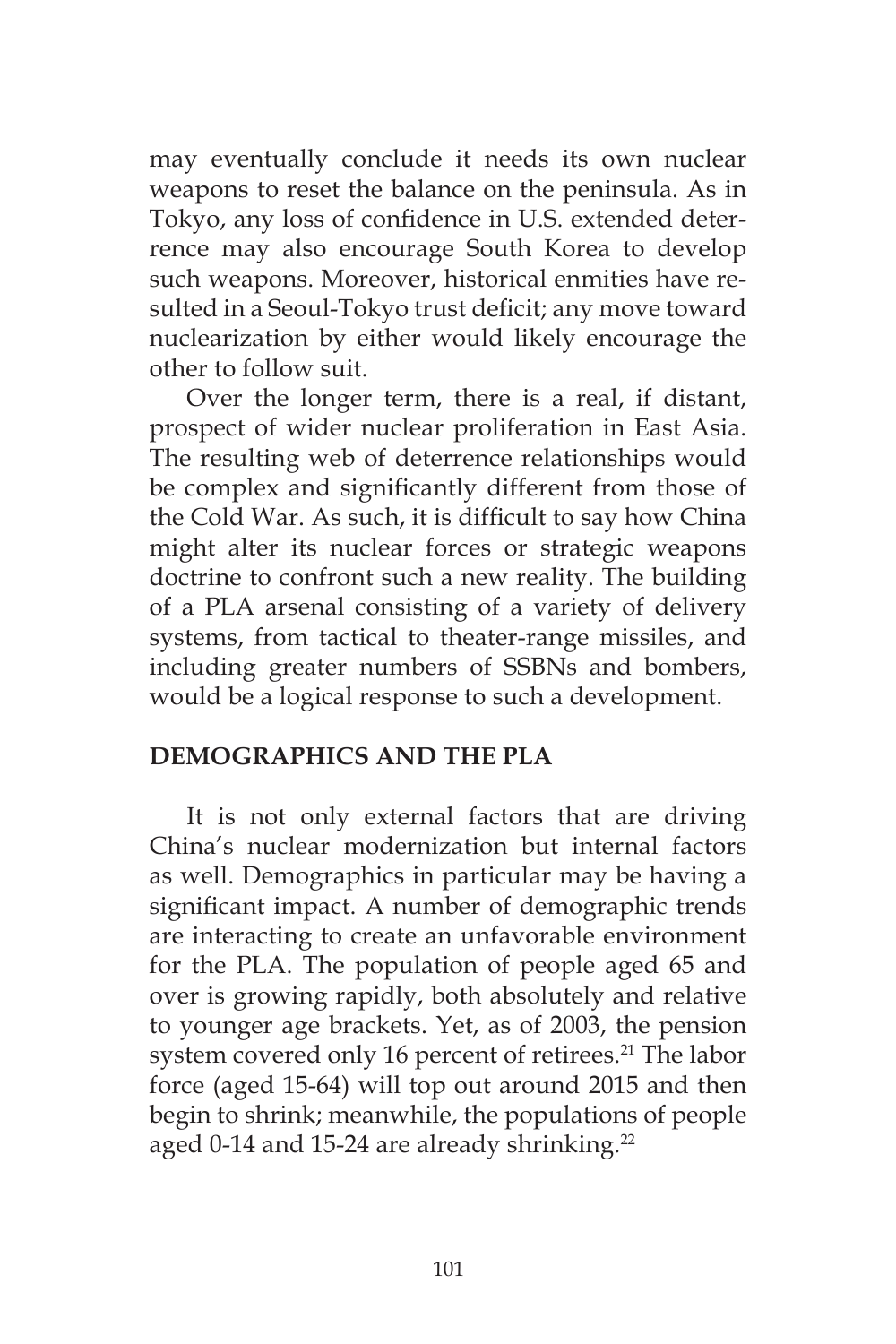These trends will have a number of consequences for the Chinese military. First, the 4-2-1 population structure (four grandparents, two parents, one child), in combination with the underfunded pension system, will make PLA volunteers harder to come by and retention more difficult, as only children will feel pressure to care adequately for their elders. Moreover, having been doted upon for their entire lives, only children may be less willing to engage in risky training, less likely to bond with their units, and more likely to claim illnesses—in short, it may be difficult to make good soldiers out of spoiled children.

Additionally, the underfunded pension system, along with the lack of children to care for their parents and grandparents, will likely increase budgetary pressure and force more difficult "guns versus butter" decisions. In 2050, 23 percent of the Chinese population will be elderly, at which point the official dependency ratio (the number of elders per 100 individuals 15-64 years of age) will be 38.<sup>23</sup> Considering, however, China's real retirement age (not 65, but 45 for women and 55 for men), the World Bank estimates that the dependence ratio is already 26 and will reach 79 by 2050.<sup>24</sup> Estimates of the current pension system debt obligations range from two to seven trillion yuan, or 25-85 percent of the gross domestic product (GDP); these obligations will only rise as the population ages, and will become more onerous as the labor force shrinks relative to the elderly population.<sup>25</sup> In order to ensure continued domestic stability, the government may need to siphon resources from the military in favor of social spending programs.

Finally, the shrinking populations of people aged 0-14 and 15-24 means that the PLA's recruitment pool is shrinking as well. While future high unemployment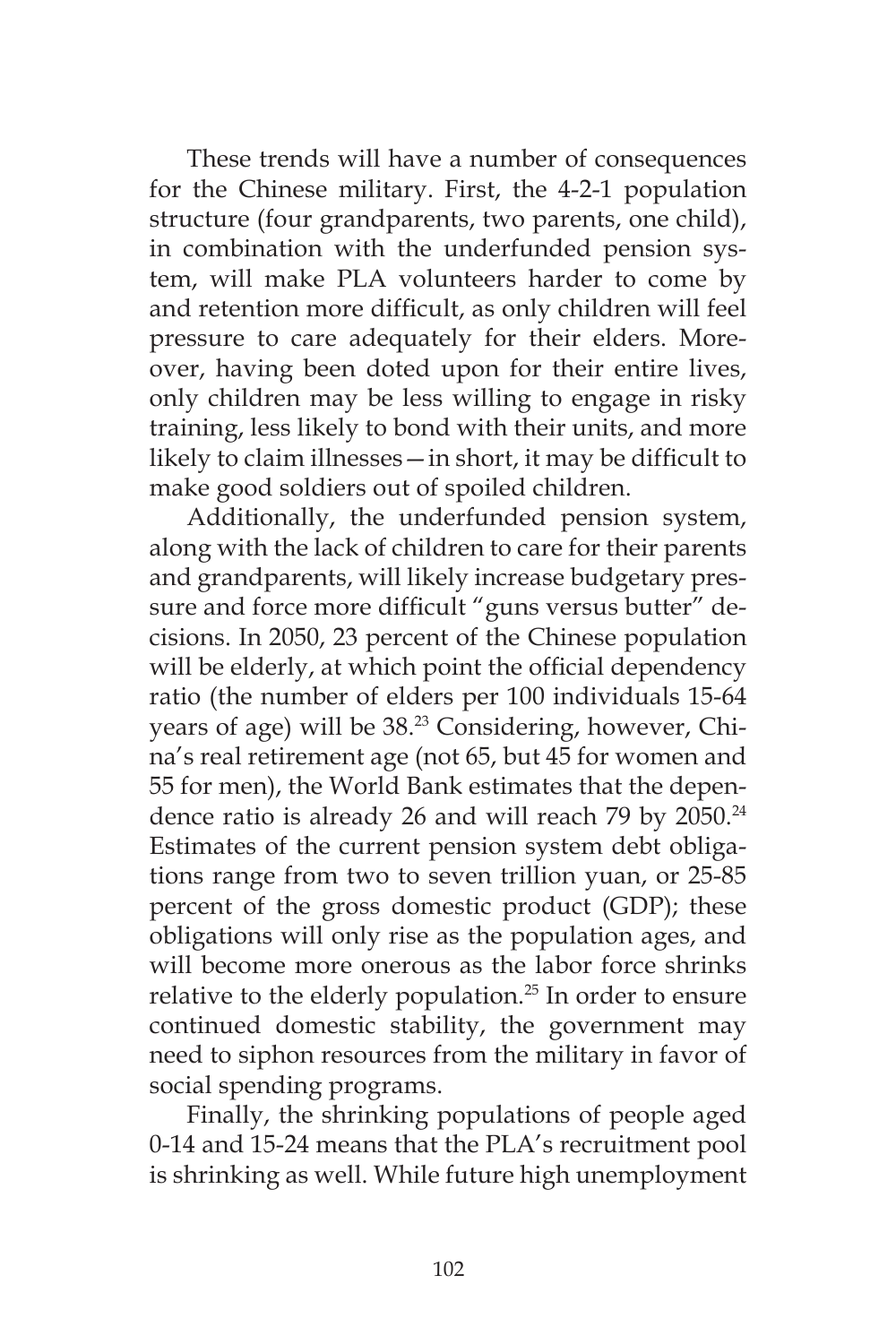or underemployment may make the PLA an attractive option for some job seekers, they are unlikely to be ideal conscripts and volunteers. Indeed, educated and skilled workers—which the PLA will increasingly value as it moves to a modern, high-tech force<sup>26</sup> — will prefer civilian sector employment.

What are the implications of these trends for China's nuclear weapons policy? First, China may respond to its demographic crunch much in the way Russia has. Faced with a shrinking population, Russia in 1993 abandoned its no first use policy and in 1999 adopted a new nuclear doctrine, which stated that nuclear weapons would be used to deter limited conventional wars.27 In other words, Russia increased its reliance on nuclear weapons for self-defense at least in part to compensate for a demographic environment nonconducive to the maintenance of a large standing military.

Second, China may come to rely more heavily on its nuclear arsenal in order to deal with the increasing budgetary pressures. With a coming pension crisis, which is likely to cost billions of dollars—not to mention the fact that increasing numbers of economists are forecasting a near-term end to China's high economic growth rates—the PRC may have to make some difficult "guns versus butter" decisions. Over the long term, China might find it cheaper (much as Dwight D. Eisenhower did in the  $1950s^{28}$ ) to field a robust nuclear force rather than to man a large, modern military.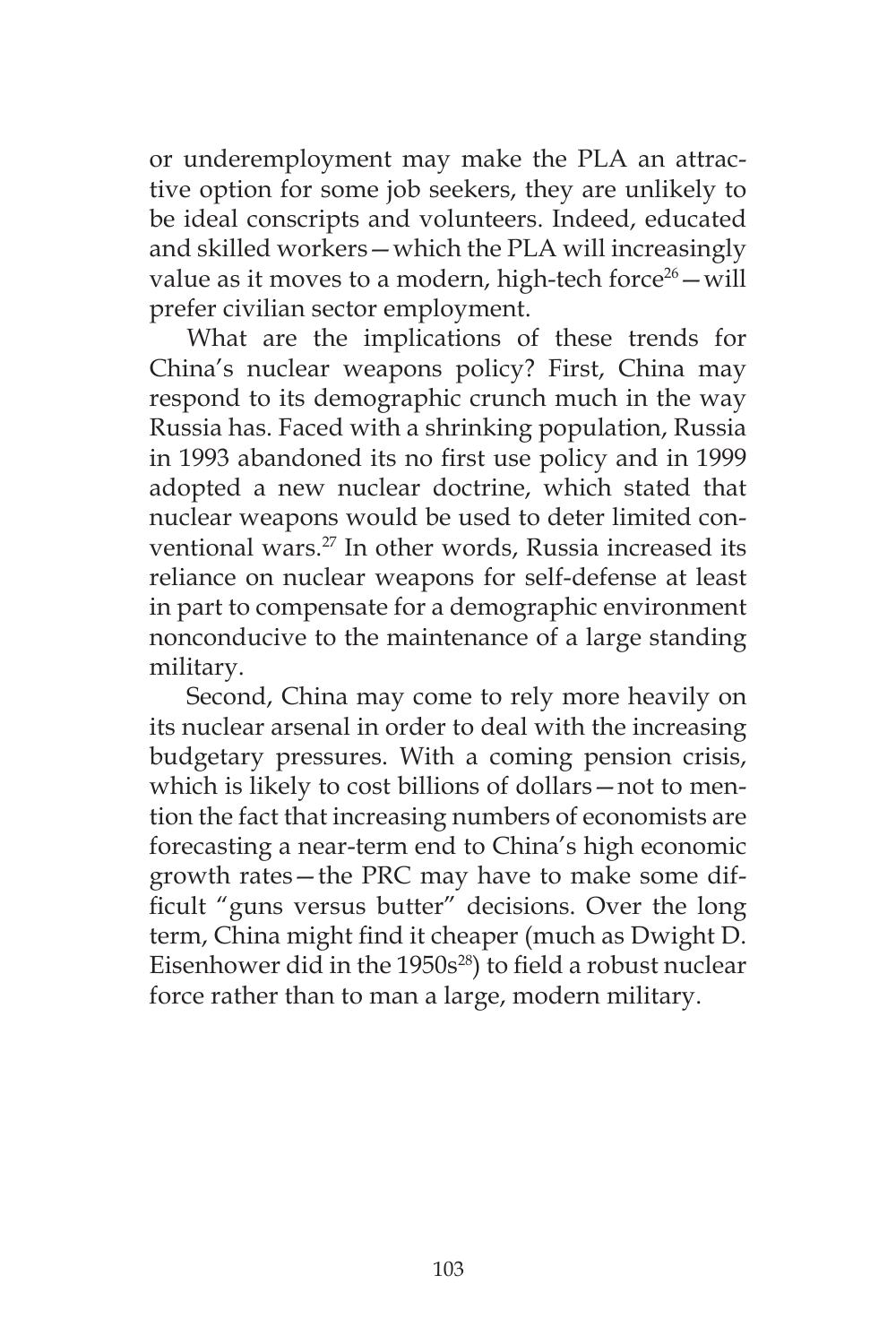# **CHINA'S MISSILE BUILDUP AND ARMS CONTROL**

Technological developments in China and abroad may have an impact on China's future nuclear policy. China, for example, aims to develop a global precision strike capability. Its much-discussed anti-ship ballistic missile (ASBM) program is, in fact, just one step in its precision-guided munitions development program. According to Mark Stokes, the PLA has set the following timeline for achieving prompt global strike:

- 2010: 1,500-2,000 km range ASBM
- 2015: 3,000 km range ASBM
- 2020: 8,000 km range precision strike capability
- 2025: global precision strike capability.<sup>29</sup>

Such a program will not only allow China to hold U.S. carrier strike groups out of a Taiwan conflict, for example, but will eventually enable the PLA to hold American military assets in the United States at risk with conventional weapons. While perhaps not a pleasing prospect for U.S. forces, this capability might lessen China's dependence on strategic nuclear forces and lead the Second Artillery to abandon countervalue targeting.

China's buildup of short- and medium-range ballistic and cruise missiles may also, inadvertently, impact its nuclear doctrine. These missiles threaten U.S. air bases in South Korea, Japan, and Guam, as well as carriers at sea. While the PLA has understandably sought to bring nearby U.S. fighters into its crosshairs, it is forcing the United States to lessen its reliance on tactical aircraft for deterrence and warfighting.

China has been able to engage in a buildup of shortand medium-range missiles because it is not a party to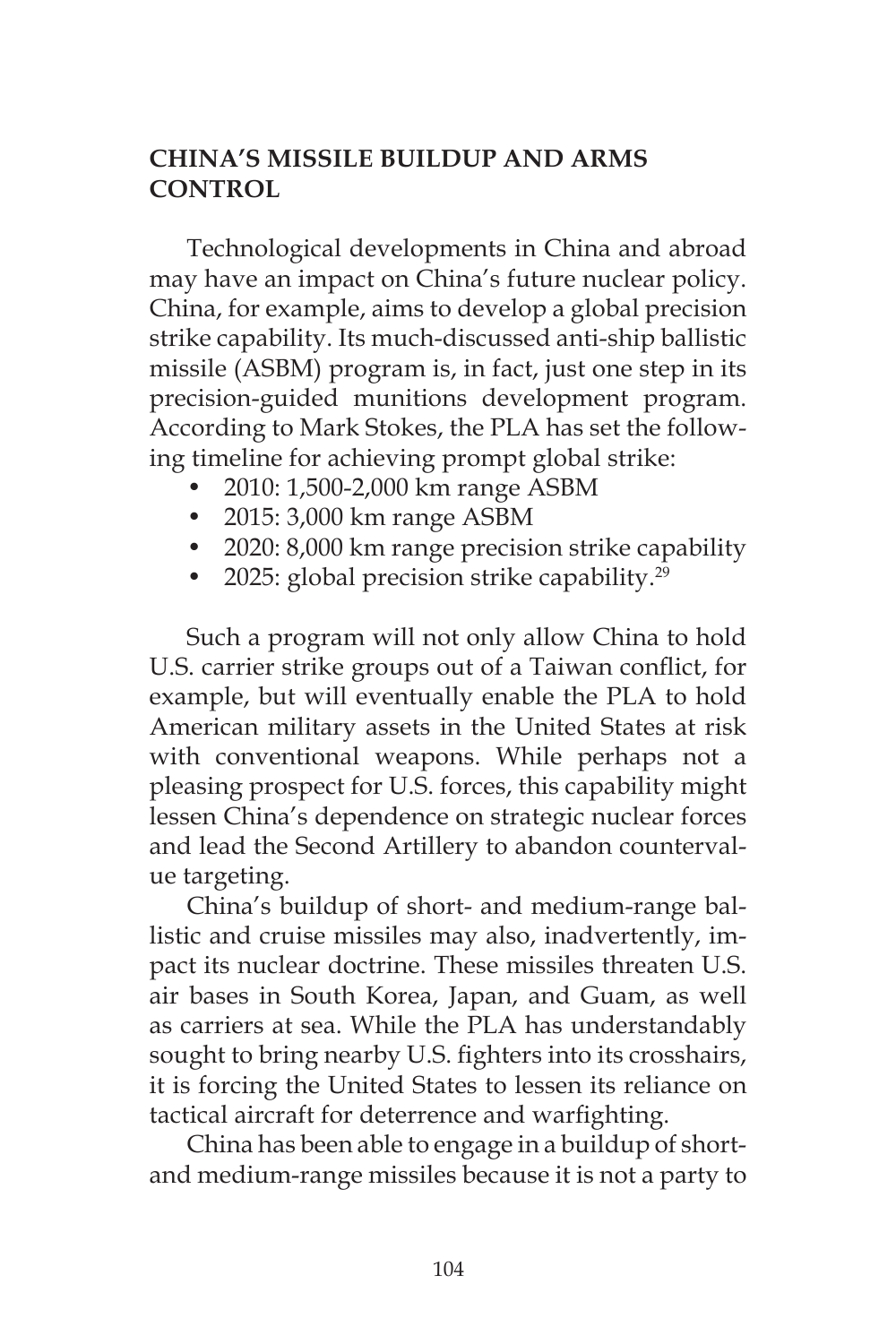the Intermediate-Range Nuclear Forces Treaty (INF). The INF Treaty, signed by the United States and the Soviet Union in 1987, eliminated all ground-launched ballistic and cruise missiles with ranges between 500 km and 5,500 km; the United States and Russia are constrained where China is not. The INF Treaty prevents the United States from relying on groundlaunched missiles in the Asia-Pacific within 5,500 km of Chinese targets.

Instead of relying on tactical aircraft and short- and medium-range missiles for deterrence and warfighting, the United States will increasingly rely on standoff conventional strike weaponry (to eventually include a prompt global strike capability), which China finds destabilizing; it will be difficult, Beijing argues, for a Chinese soldier to determine whether an incoming missile is nuclear-tipped or conventionally armed or what kind of munitions a long-range bomber is carrying. In effect, China has created a dilemma for itself. In most imaginable scenarios, the delivery of munitions on Chinese targets by U.S. tactical aircraft would be much less escalatory than the delivery of munitions by long-range missiles or bombers. Yet China's own buildup of short- and medium-range missiles is forcing the United States to rely on long-range assets. American strategists must assume that as they move toward greater reliance on long-range standoff weapons, the Chinese nuclear threshold will decrease.

In order to avoid further destabilization, China should be invited to accede to the INF Treaty or to sign a new INF treaty, not only with the United States, but with regional states such as Japan, South Korea, and Taiwan as well. If China refuses, the United States should abrogate the INF Treaty and begin an energetic buildup of short- and medium-range missiles on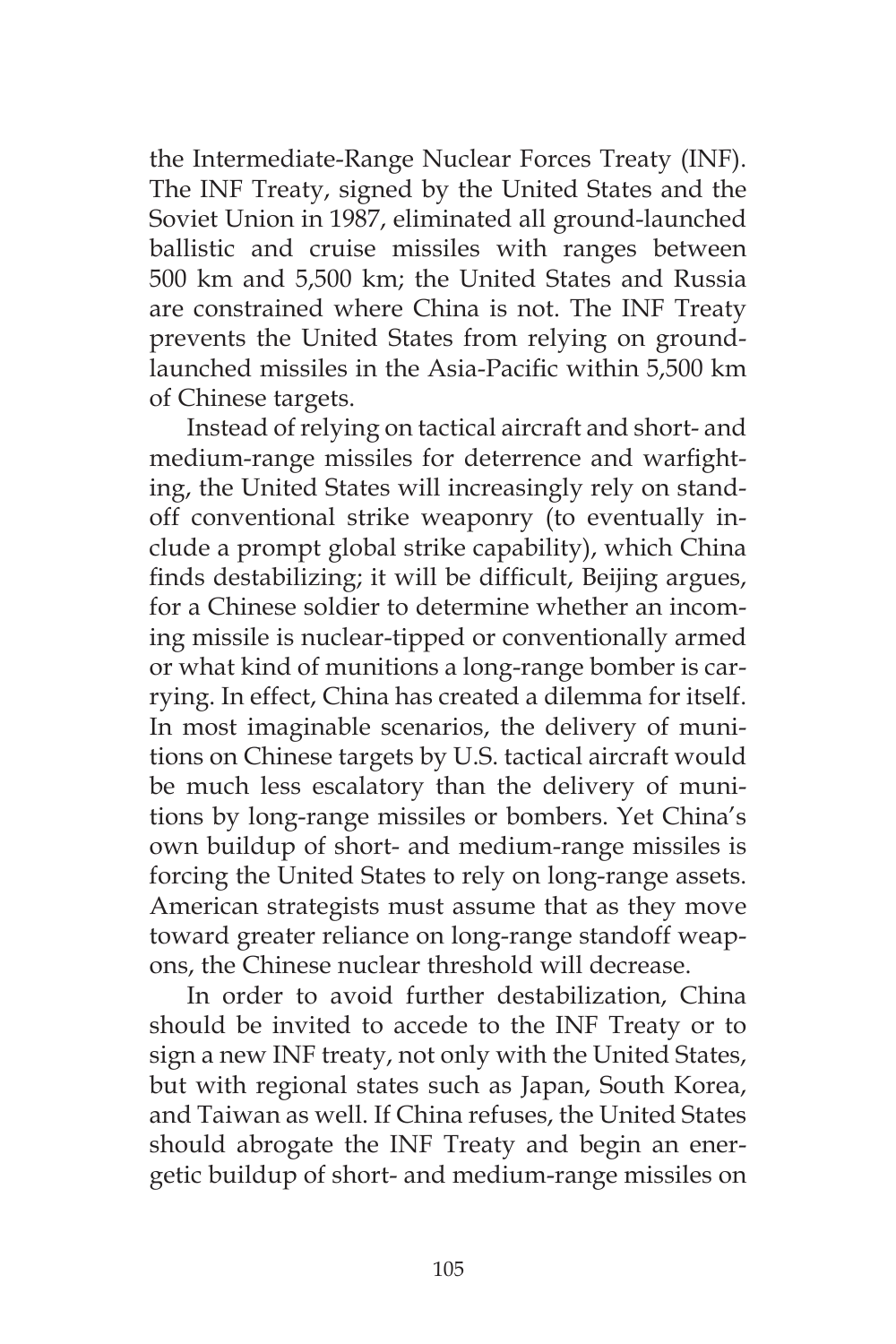Guam, in Japan, and in South Korea. Having done so, the United States will be in position to barter away weapons it does not truly need when China determines that a missile race in Asia is counterproductive and destabilizing.

A new INF treaty would allow the United States and China to rely on tactical aircraft for deterrence and warfighting and would decrease their need for longrange bombers and a prompt global strike capability. This would ease regional tensions, lessen the possibility of miscalculation, and raise nuclear thresholds. The elimination of the missile threat to South Korea and Japan might also reduce pressure on these U.S. allies to "go nuclear," thus forestalling wider Asian proliferation and the more complex web of deterrence relationships that would result.

# **CONCLUSION**

It is, of course, impossible to predict precisely how China's nuclear weapons policy and strategic arsenal will develop in the coming decades. A dizzying array of technological, demographic, economic, and internal and external political trends are likely to exert force on Chinese strategic planners, pulling them in different directions.

There are, fortunately, a couple of things that we do know for certain. First, there is an ongoing debate among China's military thinkers about how and when to use nuclear weapons. Old logic is not being blindly accepted; traditional policies are being rethought. Second, in the nearer term, as the demographic crunch and pension crisis worsen and before China has closed its military gap with the United States, the PRC will feel pressure to increase its reliance on nuclear weap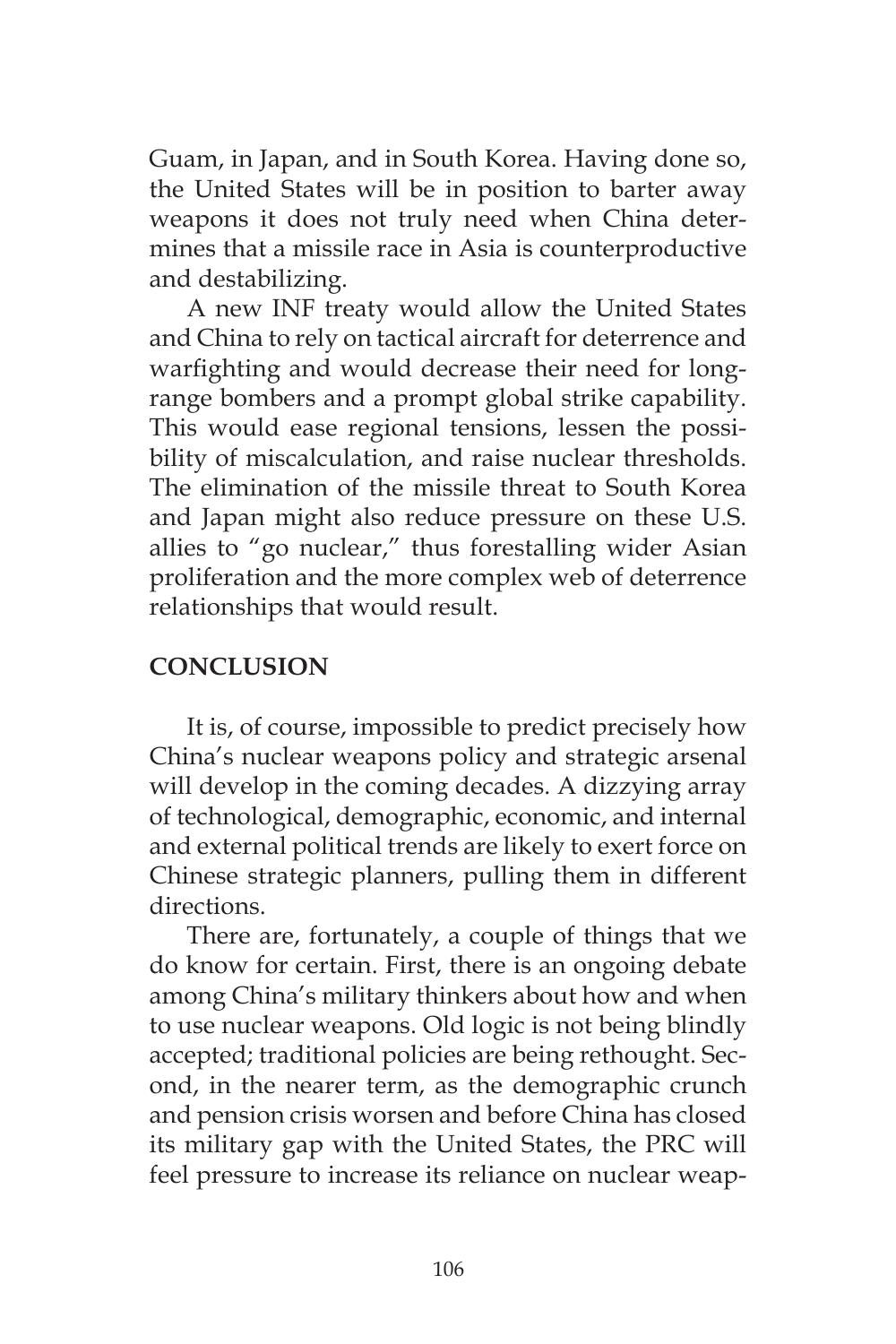ons. This is a worrying prospect for China's neighbors as well as for the United States, and it is a prospect the Obama administration should keep in mind as it works to reduce nuclear arsenals worldwide.

#### **ENDNOTES - CHAPTER 3**

1. Robert G. Loewenthal, "Cold War Insights into China's New Ballistic-Missile Submarine Fleet," in Andrew S. Erickson, Lyle J. Goldstein, William S. Murray, and Andrew R. Wilson, eds., *China's Future Nuclear Submarine Force,* Annapolis, MD: Naval Institute Press, 2007, p. 299.

2. Alastair Iain Johnston, "China's New 'Old Thinking': The Concept of Limited Deterrence," *International Security*, Vol. 20, No. 3, Winter 1995/96, p. 5.

3. *Ibid*., p. 12.

4. Larry M. Wortzel, *China's Nuclear Forces: Operations, Training, Doctrine, Command, Control, and Campaign Planning*, Carlisle, PA: Strategic Studies Institute, U.S. Army War College, 2007, p. 6.

5. Huan Yang, "China's Strategic Nuclear Weapons," in Michael Pillsbury, ed., *Chinese Views of Future Warfare,* Honolulu, HI: University Press of the Pacific, 2002, p. 134.

6. *Emphasis added.* Jianguo Wu, "Nuclear Shadows on Hightech Warfare," in Michael Pillsbury, ed., *Chinese Views of Future Warfare,* p. 144.

7. Carl von Clausewitz, *On War*, Michael Howard and Peter Paret, eds. and trans., Princeton, NJ: Princeton University Press, 1984, p. 77.

8. Johnston, p. 35.

9. Wortzel, pp. 15-16.

10. *Emphasis added.*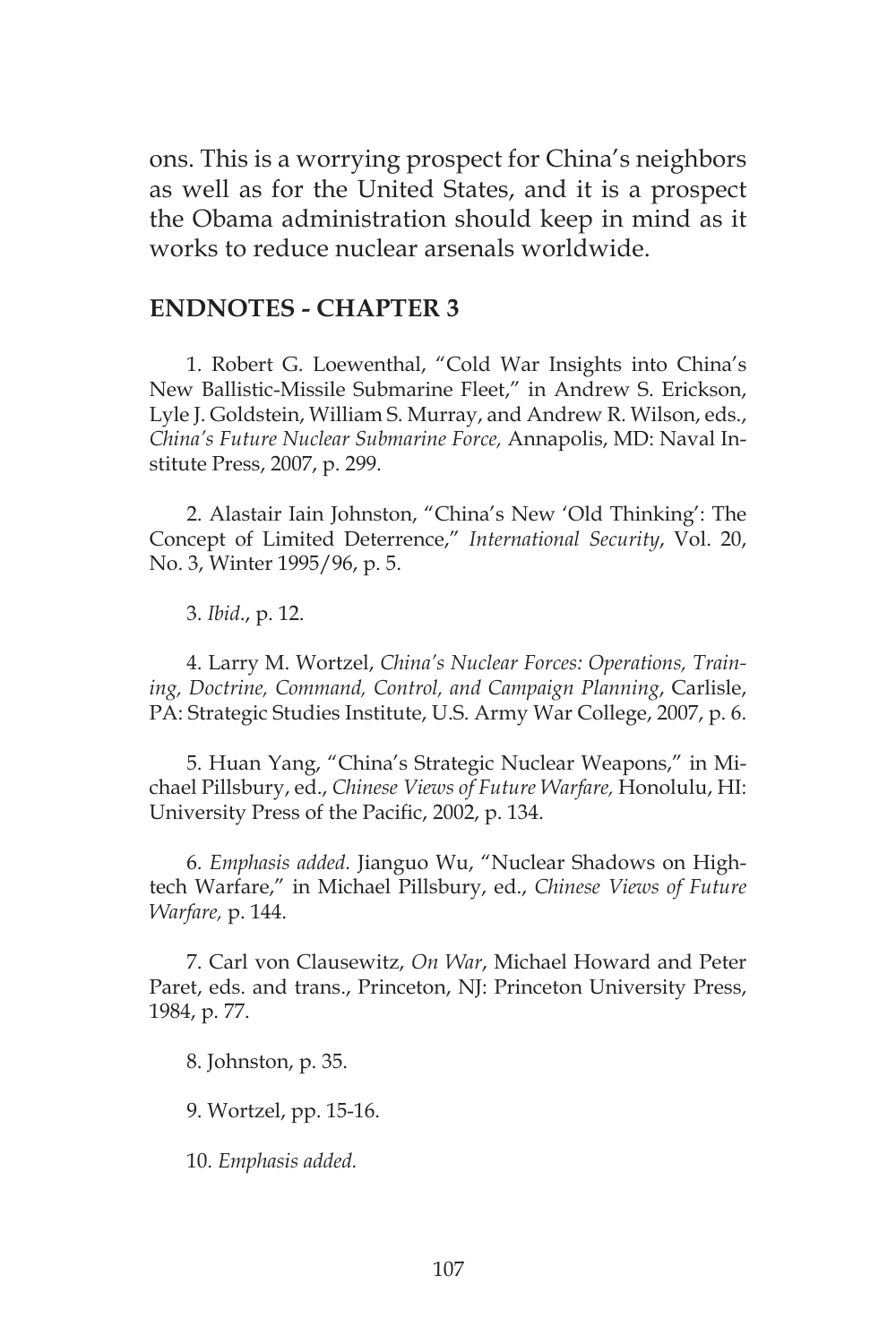11. Zhenqiang Pan, "On China's No First Use of Nuclear Weapons," Pugwash Conferences on Science and World Affairs, available from *www.pugwash.org/reports/nw/zhenqiang.htm*.

12. "Communication of 1 August 1996 Received from the Permanent Mission of the People's Republic of China to the International Atomic Energy Agency," International Atomic Energy Agency, available from *www.iaea.org/Publications/Documents/ Infcircs/1996/inf522.shtml*.

13. Quoted in Office of the Secretary of Defense, "Annual Report to Congress: Military Power of the People's Republic of China 2009," Washington, DC: Department of Defense, available from *www.defense.gov/pubs/pdfs/China\_Military\_Power\_Report\_2009.pdf*.

14. *Ibid*.

15. "Nuclear Posture Review [Excerpts]," *GlobalSecurity.org*, available from *www.globalsecurity.org/wmd/library/policy/dod/npr. htm*.

16. *Ibid*.

17. Zhenqiang Pan, "China's Nuclear Strategy in a Changing World Strategic Situation," in Barry Blechman, ed., *Unblocking the Road to Global Zero: Perspectives of Advanced Nuclear Nations: China and India,* Washington, DC: The Stimson Center, 2009, p. 44.

18. Dan Twining, "Could China and India Go to War over Tibet?" The German Marshall Fund of the United States, available from *www.gmfus.org/news\_analysis/news\_article\_view?newsarticle. id=669*; "After LAC Incursions, China Now Violates International Border in Ladakh," *The Times of India*, available from *timesofindia. indiatimes.com/india/After-LAC-incursions-China-now-violates-Intl-Border-in-Ladakh/articleshow/4978371.cms*.

19. Twining.

20. *Ibid*.

21. Nicholas Eberstadt, "Strategic Demography: China Some Initial Findings and Implications," PowerPoint presentation,